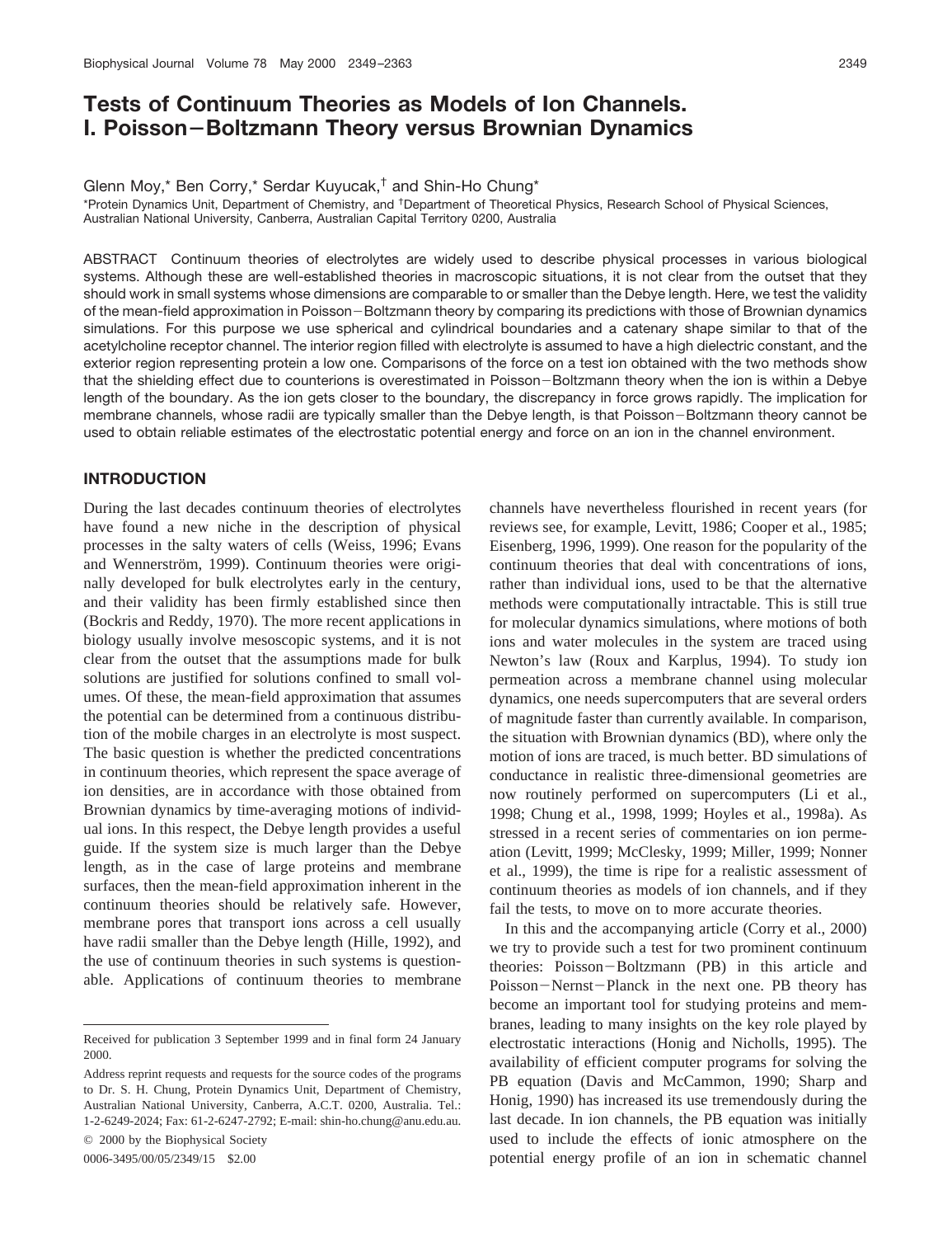models (Levitt, 1985; Jordan et al., 1989; Cai and Jordan, 1990). More recently, the PB calculation of potential energy profiles has been extended to realistic channel structures in numerous articles (Sankararamakrishnan et al., 1996; Weetman et al., 1997; Adcock et al., 1998; Cheng et al., 1998; Rostovtseva et al., 1998; Sansom et al., 1998; Smejtek et al., 1999; Dieckmann et al., 1999; Ranatunga et al., 1999). In PB calculations, ionic shielding greatly reduces the potential energy of an ion in a channel compared with that of a single ion calculated from Poisson's equation. To assess the reliability of the PB calculations, it is important to check that this shielding effect is not an artefact of the mean-field assumption in a relatively narrow channel environment.

The total electrostatic force acting on an ion inside and near the vicinity of a channel determines its dynamic behavior. Therefore, it is the most important quantity to check in judging the accuracy of the PB theory. Here we test the validity of the mean-field approximation in the PB theory by comparing its predictions for the force on a test ion and potential energy, and concentration profiles with those obtained from BD simulations. BD is eminently suitable for this task because the motion of all the ions in the system are traced individually according to the Langevin equation. Therefore, a long-time average of physical quantities should accurately reflect the actual physical behavior of the system. The main point of this article is demonstrated by using a spherical geometry that serves as a generic example of an electrolyte confined in a small volume. Cylindrical channels with varying radii provide testing grounds for schematic channel models, while a catenary shape similar to that of the acetylcholine receptor channel is used for tests in a more realistic geometry.

# **THEORETICAL METHODS**

#### **PB theory**

PB theory provides a classical electrostatic description of a system in which fixed external charges, represented by a density  $\rho_{\rm ex}$ , are surrounded by mobile ions in a dielectric medium. The main assumption of the theory is that at equilibrium, the distribution of mobile ions in the system can be approximated by a continuous charge density,  $\rho_{el}$ , given by the Boltzmann factor

$$
\rho_{\rm el}(\mathbf{r}) = \sum_{\nu} z_{\nu} e n_{0\nu} \exp[-z_{\nu} e \phi(\mathbf{r})/kT], \tag{1}
$$

where  $n_{0\nu}$  is the bulk (or reference) number density of ions of species  $\nu$  and  $z<sub>v</sub>e$  is their charge. Here  $n<sub>0</sub>$  (in SI units) is related to concentration  $c<sub>0</sub>$  (in moles/liter) by  $n_0 = 1000N_A c_0$ , where  $N_A$  is Avogadro's number. The average electric potential  $\phi(\mathbf{r})$  in Eq. 1 is obtained from the solution of Poisson's equation

$$
\epsilon_0 \nabla \cdot [\epsilon(\mathbf{r}) \nabla \phi(\mathbf{r})] = -\rho_{\rm el} - \rho_{\rm ex}.
$$
 (2)

Combining Eqs. 1 and 2 for a 1:1 electrolyte, which is our main interest here, we obtain the following PB equation:

$$
\epsilon_0 \nabla \cdot [\epsilon(\mathbf{r}) \nabla \phi(\mathbf{r})] = 2e n_0 \sinh[e \phi(\mathbf{r})/kT] - \rho_{\text{ex}}.
$$
 (3)

Biophysical Journal 78(5) 2349–2363

Apart from a few special cases this equation cannot be solved analytically. Therefore, a linearized form proposed by Debye and Hückel (1923) has been commonly used in practical applications of the PB equation. Expanding the sinh term in Eq. 3 and keeping only the leading term in  $\phi$  yields the linear PB equation for a bulk electrolyte with no fixed charges ( $\rho_{\text{ex}} = 0$ )

$$
\nabla^2 \phi = \kappa^2 \phi,\tag{4}
$$

where  $1/\kappa$  is the Debye screening length given by

$$
\frac{1}{\kappa} = \sqrt{\frac{\epsilon_0 \epsilon kT}{2e^2 n_0}}.
$$
\n(5)

At room temperature ( $T = 298$  K) in water ( $\epsilon = 80$ ), the Debye length is related to concentration as  $\kappa^{-1} = 3.07/\sqrt{c_0}$  Å. Although the approximation in Eq. 4 is no longer necessary with the availability of high-speed computers, the intuitive picture of shielding provided by the Debye-Hückel theory still plays a useful role. Here we use it to indicate where and why the PB theory may break down. The solution of Eq. 4 in bulk is well known (e.g., McQuarrie, 1976), and yields the following screened Coulomb potential around a central ion of radius *a*/2

$$
\phi = \frac{e \exp[-\kappa(r-a)]}{4\pi\epsilon_0 \epsilon (1 + \kappa a)r}.
$$
\n(6)

The radial density of the screening charge  $p(r)$  is proportional to this potential

$$
p(r) = 4\pi r^2 \rho_{el} = -4\pi r^2 \epsilon_0 \epsilon \kappa^2 \phi
$$

$$
= \frac{-e\kappa^2}{1 + \kappa a} r \exp[-\kappa(r - a)], \tag{7}
$$

which is seen to peak at  $r = 1/\kappa$  and then decay exponentially. The volume integral of this shielding charge is of interest, and for a sphere of radius *r*, it is given by

$$
q(r) = -e\bigg[1 - \frac{1 + \kappa r}{1 + \kappa a} \exp[-\kappa (r - a)]\bigg],\qquad(8)
$$

Equation 8 shows that  $-q(r)/e$  increases monotonically with *r*, leading to a 25% screening of the central charge at  $\sim r = 1/\kappa$ , rising to 80% at  $r =$  $3/\kappa$ . Thus, for a  $c_0 = 150$  mM electrolyte under bulk conditions, length scales of  $\sim$ 25–30 Å are required for nearly complete screening of an ionic charge. When a boundary is imposed at a smaller distance, the system tries to maintain equilibrium by increasing the counterion concentration in the volume between the ion and the boundary. However, because of the physical size of ions and electrostatic repulsion effects, there is a limit to this increase, and one anticipates that as the ion gets closer to the boundary, the counterion density will eventually diverge from the Boltzmann factor, leading to a much smaller shielding than expected from PB theory. This prediction can be tested directly by comparing the PB results with those obtained from BD simulations, where all ions are treated on an equal footing as particles with a finite size and charge, rather than as a continuous charge density.

For this purpose, we have solved the PB equation (3) numerically by using a finite difference algorithm for various boundaries (see Appendix for details). From the numerical solution of the PB equation, one obtains the potential at discrete grid points. These potential values are then fed into the Boltzmann factor (Eq. 1) to determine the concentration of ions. The components of the force on a test ion at a particular grid point are calculated by using numerical differentiation, from the difference of the potential at two opposing neighboring points in the *x*, *y*, and *z* directions. The PB program is executed on an  $\alpha$  cluster, where a typical run with 1 Å grid size takes 5–20 min, depending on the boundary conditions used.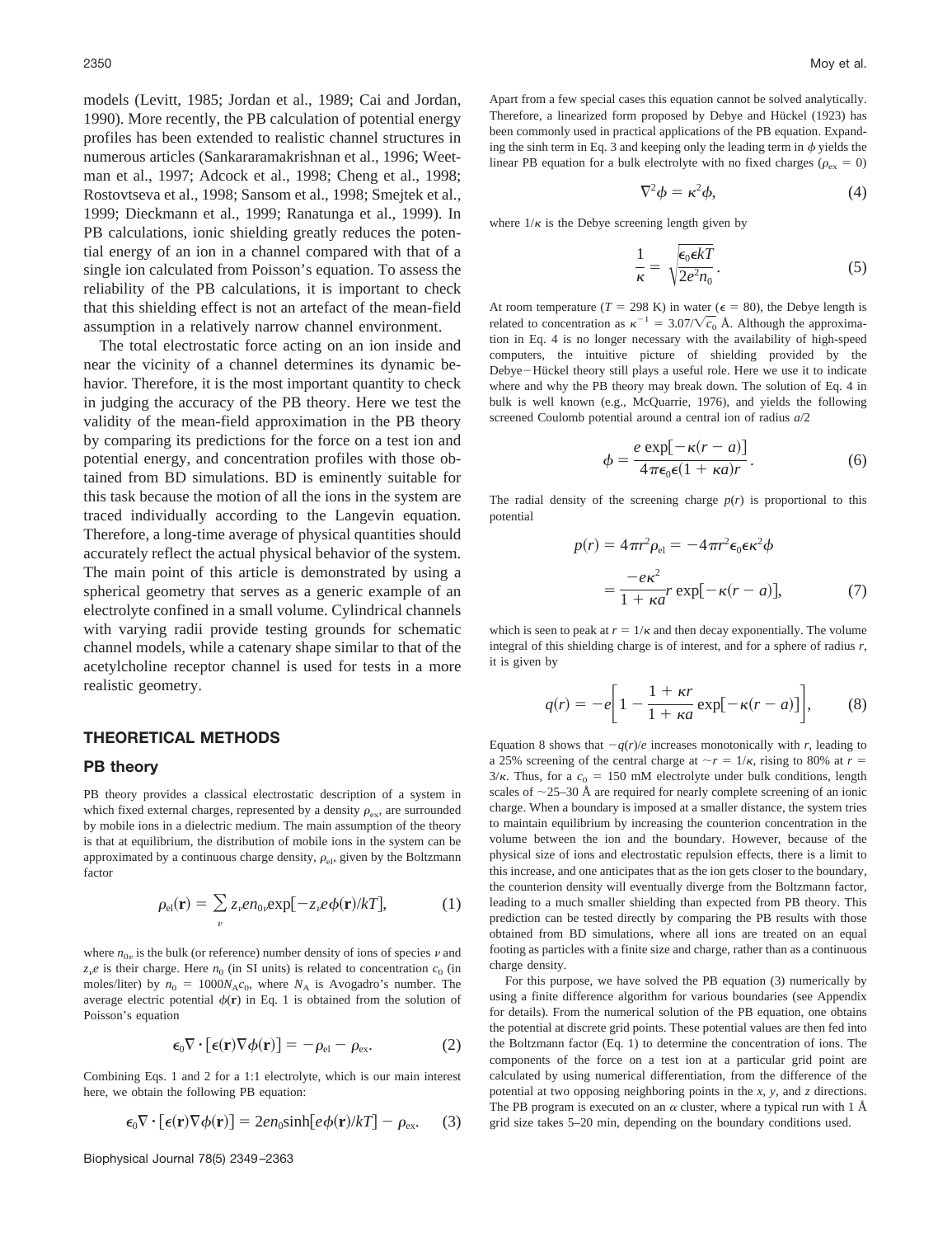#### *Tests of accuracy*

Convergence of the PB solutions is discussed in the Appendix. In all the situations considered, convergence to a stable solution is achieved using a tolerance of  $10^{-6}$  V, which is sufficiently accurate for our purposes. The input parameter that influences the accuracy of results most is the grid size used in discretizing the system. Errors decrease with the grid size, while computation time increases with it. Therefore, a compromise has to be made for efficient running of the program with an acceptable range of errors. Because the force on an ion is the most sensitive quantity to the grid size, it is used in choosing the optimal size. A range of grid sizes is considered for the various geometries and configurations investigated. In the absence of fixed charges in a cylindrical channel, a uniform grid spacing of 1 Å is found to be adequate. Larger grid sizes lead to unacceptably large errors in force (e.g., for 2 Å, the relative error could be as high as 100%), while not much is gained by using a smaller grid (going to 0.5 Å reduces the error by a few percent). Because as fixed charges in the channel lead to a more rapid variation in the potential, a smaller grid size  $(\approx 0.5 \text{ Å})$  needs to be used in such cases to obtain a similar level of accuracy. With decreasing grid size, the force gets smaller, i.e., it converges to its actual value from above. Therefore, as a consequence of these optimal choices, we anticipate that the presented PB results for forces and potentials are slightly larger than their actual values.

We have performed a number of tests to ascertain the validity and accuracy of the numerical solutions of the PB equation. The simplest test cases are those involving a single ion (zero concentration) where the PB results can be compared with those obtained from the solution of Poisson's equation either analytically or using complimentary numerical methods (e.g., boundary element method, Hoyles et al., 1998b). While these do not provide a complete test for the PB solutions, they nevertheless serve to check the Poisson part of the program, an important consideration especially in cases with dielectric boundaries. For an ion in a uniform dielectric medium, the numerical solution is found to converge to the analytic result,  $\phi = e/4\pi\epsilon_0\epsilon r$ , within a few percent when a 1 Å grid is used. The accuracy improves when the grid size is made smaller, as noted above. Other tests are carried out for a single ion in spherical and cylindrical boundaries, which are used in the rest of the article. Numerical solutions of the PB equation in these cases are compared to the solutions of Poisson's equation obtained with other methods. In all cases, the potential obtained from solution of the PB algorithm is found to agree with the alternative solution to within a few percent. A similar agreement is found for the force on a test ion.

Tests of the PB solutions in the case of an ion in electrolyte are not easy to perform, as there are no suitable analytical solutions. We use instead the linear PB equation for this purpose, for which the solution for a test ion in bulk is quoted in Eq. 6. In the PB algorithm, linearizing involves simply switching from Eq. 16 to 17 in the calculation of the potential, hence such a test should be sufficient in checking the overall integrity of the program. Both the potential and concentration obtained from the numerical solution of the PB equation agree with the analytic results to within a few percent. An analytic solution can also be obtained for a fixed ion located at the center of a sphere filled with electrolyte. A similar level of agreement is also found in this case.

#### **Brownian dynamics**

Use of Brownian dynamics in studies of ion channels is relatively new. An introduction to the technique for one-dimensional channels is given by Cooper et al. (1985). BD simulations have been extended to realistic three-dimensional channel geometries quite recently (Li et al., 1998; Chung et al., 1998, 1999; Hoyles et al., 1998a). We refer to these articles for further details, and give only a brief description of the method here.

In BD, the motion of individual ions are simulated using the Langevin equation:

$$
m_i \frac{d\mathbf{v}_i}{dt} = -m_i \gamma_i \mathbf{v}_i + \mathbf{F}_R(t) + q_i \mathbf{E}_i,
$$
 (9)

where  $m_i$ ,  $q_i$ , and  $\mathbf{v}_i$  are the mass, charge and velocity of the *i*th ion. In Eq. 9, the effect of the surrounding water molecules is represented by an average frictional force with a friction coefficient  $m_i \gamma_i$ , and a stochastic force  $\mathbf{F}_R$  arising from random collisions. The last term in Eq. 9 is the total electric force acting on the ion due to other ions, fixed and induced surface charges at the channel boundary, and the applied membrane potential. It is computed by solving Poisson's equation for a given channel boundary using an iterative numerical method as detailed in Hoyles et al. (1996, 1998b). Rather than solving Poisson's equation at each time step, which would be computationally prohibitive, a system of lookup tables is used (Hoyles et al., 1998a). The electric field and potential due to one- and two-ion configurations are precalculated at a number of grid points and stored in a set of tables. During simulations, the potential and field at desired points are reconstructed by interpolating between the table entries and using the superposition principle. For this purpose, the total electric potential  $\phi_i$  experienced by an ion *i* is broken into four pieces

$$
\phi_{i} = \phi_{X,i} + \phi_{S,i} + \sum_{j \neq i} (\phi_{I,ij} + \phi_{C,ij}), \qquad (10)
$$

where the sum over *j* runs over all the other ions in the system. In Eq. 10,  $\phi_{X,i}$  is the external potential due to the applied field, fixed charges in the protein wall, and charges induced by these;  $\phi_{S,i}$  is the self potential due to the surface charges induced by the ion *i* on the channel boundary;  $\phi$ <sub>Lii</sub> is the image potential due to the charges induced by the ion *j*; and  $\phi_{\text{C,ij}}$  is the Coulomb potential due to the ion *j*. The first three potential terms in Eq. 10 are stored in, respectively, three-, two-, and five-dimensional tables (dimension is reduced by one in the latter two cases by exploiting the azimuthal symmetry of the system's geometry). Similar tables are constructed for each component of the electric field, which are calculated from the gradient of the potential at the grid points.

The Coulomb interaction between two ions is modified by the addition of a repulsive 1/*r* <sup>9</sup> potential, which arises from the overlap of their electron clouds (Pauling, 1942)

$$
U_{\rm sr}(r) = \frac{F_0}{9} \frac{(r_1 + r_2)^{10}}{r^9},\tag{11}
$$

where *r* is the ion–ion distance,  $r_i$ ,  $i = 1, 2$ , are the Pauling radii of ions, and  $F_0$  is the magnitude of the short range force at contact, which is estimated from the ST2 water model used in molecular dynamics as  $F_0 =$  $2 \times 10^{-10}$  N (Stillinger and Rahman, 1974). As demonstrated below, the 1/ $r<sup>9</sup>$  potential emulates the hard-sphere collisions in the primitive model quite well, and hence is adequate for the purpose of comparing PB and BD approaches. However, because the ion pair potential for  $Na<sup>+</sup>-Cl<sup>-</sup>$  has a minimum at contact, it leads to some anomalous results in narrow channels (see below). While this is not directly relevant to the main theme of the paper, it is still of interest to point out the source of this anomaly and show that it can be resolved when one uses realistic ion $-$ ion potentials obtained from molecular dynamics simulations. The hydration forces between two ions add further structure to the ion pair potential in the form of damped oscillations (Gua`rdia et al., 1991a, b), which can be approximately represented by

$$
U_{\rm sr}(r) = U_0 \{ (R_c/r)^9 - \exp[(R-r)/a_e] \cos[2\pi (R-r)/a_w] \}.
$$
\n(12)

Here the oscillation length  $a_w = 2.76$  Å is given by the water diameter and the other parameters are determined by fitting Eq. 12 to the potentials of mean force given by Guàrdia et al. (1991a, b). For anion–cation pairs,  $R_c$  =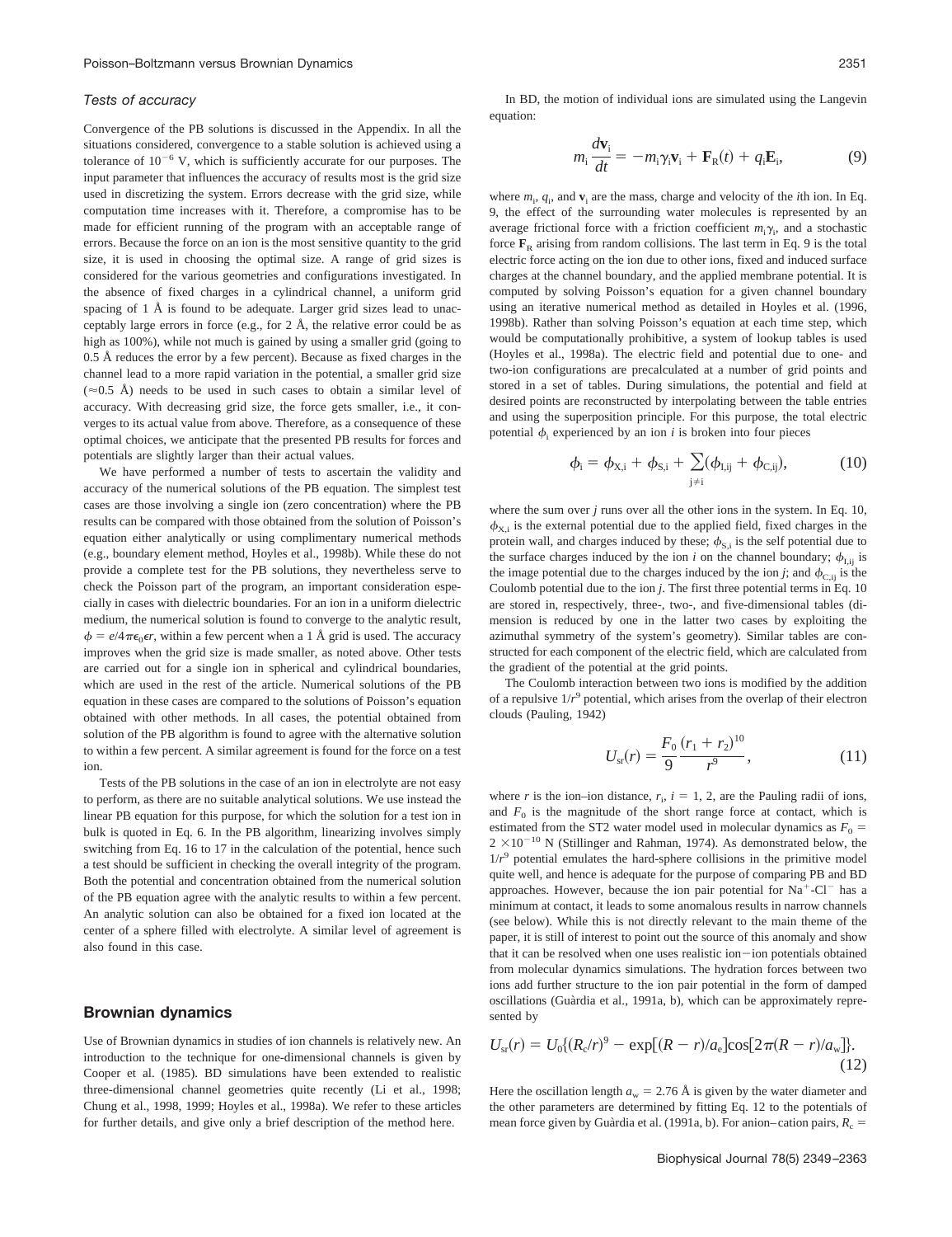$r_1 + r_2$ , but for like ions the contact distance is pushed further to  $R_c = r_1$  $+r<sub>2</sub> + 1.6$  Å. The origin of the hydration force *R* is slightly shifted from  $R_c$ ; by  $+0.2$  Å for like ions and by  $-0.2$  Å otherwise. The exponential drop parameter is determined as  $a_e = 1$  Å for all ion pairs. Finally, the overall strength of the potential is  $U_0 = 8.5$ , 2.5 and 1.4  $kT$  for Na-Cl, Na-Na, and Cl-Cl pairs, respectively.

To prevent ions from entering the protein or leaving the system, a hard-wall potential is activated when the ions are at 1 Å distance from the channel or reservoir boundaries, which elastically scatters them. This simple interaction that treats ions as billiard balls with a finite radius is adequate for the purposes of this study. Note that to be precise, the range of the wall potential should correspond to the radius of the ion in question, but for simplicity we have used the same range for all ions. Because only one type of ion  $(Na^+)$  is present in narrow channels in BD simulations, this approximation is not likely to influence the results. A more pertinent question here is the effect of finite ion size in comparisons of BD and PB results. Because ions are represented with a continuous charge density in PB theory, they could occupy the channel right up to the boundary, whereas in BD they are prevented from coming closer than 1 Å to the boundary (that is assuming they carry a point charge at their center). This issue of consistency between the two theories will be addressed in the next section when we compare them in cylindrical channels.

The Langevin equation (9) is solved at discrete time steps following the algorithm devised by van Gunsteren and Berendsen (1982). Throughout, a time step of  $\Delta t = 100$  fs is used. Initially, the ions are assigned random positions in the reservoirs, except for the test ion, which is held in a fixed position. Velocities are also assigned randomly according to the Boltzmann distribution. For successive simulations, the final positions and velocities of the ions in the previous simulation are used as initial positions and velocities in the next trial. A single ion is held in place for a period of 20,000 time steps, while the system reaches equilibrium. After this, the system is allowed to evolve for a further 200,000 or 1,000,000 time steps. At each time step, the force acting on the fixed ion (and other ions) is calculated, and from the time average of these, a value for the force is computed. Each simulation is repeated from between 5 to 16 times to obtain a value for the average force on an ion at each position along the central axis of the system. The duration of simulations is varied from 150 to 300 ns according to the statistical accuracy of the results. The potential profile of an ion is constructed by integrating the force curve along a given path. Average values of the concentration of ions at different points in the system are also obtained for each individual run. The BD program is written in FORTRAN, vectorized and executed on a supercomputer (Fujitsu VPP-300). With 48 ions in the system, the CPU time needed to complete a simulation period of 1.0  $\mu$ s (10 million time steps) is ~16 h.

A list of the parameters used in the BD simulations is given below:

Dielectric constants:  $\epsilon_{\text{water}} = 80$ ,  $\epsilon_{\text{protein}} = 2$ ; Masses (in kg):  $m_{\text{Na}} = 3.8 \times 10^{-26}$ ,  $m_{\text{Cl}} = 5.9 \times 10^{-26}$ ; Diffusion coefficients (in  $m^2 s^{-1}$ ):  $D_{\text{Na}} = 1.33 \times 10^{-9}, \quad D_{\text{Cl}} = 2.03 \times 10^{-9},$ (Note that *D* is related to the friction constant via  $D = kT/m\gamma$ ); Ion radii (in Å):  $r_{\text{Na}} = 0.95$ ,  $r_{\text{Cl}} = 1.81$ ; Temperature:  $T = 298$  K.

# **RESULTS AND DISCUSSION**

Comparisons of the PB theory with BD simulations are carried out for three different geometries including a sphere, cylindrical channels with varying radius, and a catenaryshaped channel. The cylindrical channels are used in the majority of comparisons because they provide a prototype channel model that have been used in numerous applications of the continuum theories to ion channels. The sphere is included for control studies and pedagogical reasons, and the catenary channel to show the robustness of the results for a more realistic channel shape. Each case is discussed in a separate subsection in the following. We note for future reference that the Debye lengths for 150, 300, and 500 mM solutions are, respectively, 7.9, 5.6, and 4.3 Å.

#### **Electrolyte in a sphere**

While our main concern is cylindrical pores, spherical geometry is useful for purposes of control studies in a bulklike environment, as well as in illustrating the effect of a confining dielectric boundary on shielding of ions in a simple situation. In the following comparisons, a sphere of radius 20 A containing an electrolyte of concentration  $c_0$  = 500 mM is used. In BD simulations, this concentration is represented by 10 anions and 10 cations, including the test ion. (The systems used here and in the following channel models are always chosen to be electroneutral.) The above choice for concentration is dictated by the BD considerations of having a sufficient number of ions in the system to obtain good statistics, but not too many so as to encumber the simulations. Because the main variable is the distance of the test ion from the boundary, the choice of radius does not have much influence on the results. In order to compare the results with the analytic solutions of the linear PB equation (Eqs. 6 and 7), both the cation and anion radii are taken as 1 A in the sphere studies. A dielectric constant of  $\epsilon = 80$  is used everywhere in bulk simulations. When emulating a protein boundary,  $\epsilon = 2$  is used outside the sphere.

In solving the PB equation, we use a sharp spherical boundary around the test ion, which emulates a hard wall potential that prevents its overlap with other ions. Such an infinite potential is not practical to implement in BD simulations; therefore, a  $1/r^9$  potential is used instead (Eq. 11), which is both easier to handle and more physical. As seen in Fig. 1 *A*, the two potentials differ near the contact region and overlap once the ions are slightly separated. As a result of the softer potential used in BD, the ions (especially counterions) are expected to be more broadly distributed near the contact region of the test ion. This is exemplified in Fig. 1 *B*, where we compare the radial distribution functions *g*(*r*) in PB and BD for a bulk electrolyte. Here the PB results are obtained by fixing a test cation at the origin and those of BD by averaging over the ion–ion distributions. To avoid the finite size effects in BD simulations, ion pairs are included in the average only when at least one of them is inside an imaginary  $r = 10$  Å sphere. The linear PB results (not shown) for anion–cation distribution is somewhat higher than the nonlinear one at the maximum but this appears to be mostly due to the finite mesh size used in numerical solutions of PB equation. Otherwise, there is little difference between the linear and nonlinear PB results, especially at larger radii. The broadening of the sharp peak at contact in BD simulations is expected to influence the results at short distances  $\leq$ 3 Å. The shifting of counter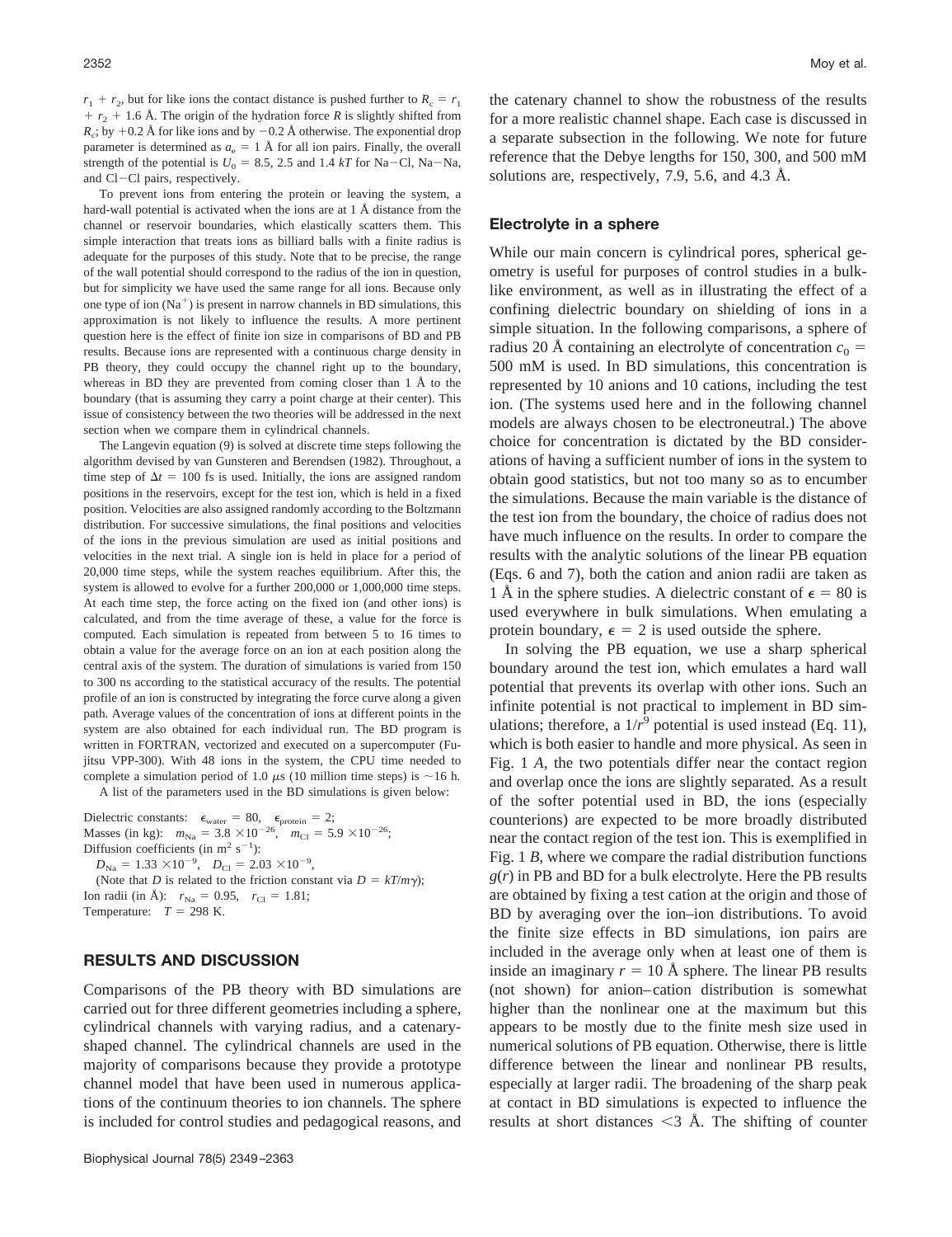

FIGURE 1 (*A*) Comparison of the hard-wall (*solid line*) and 1/*r* <sup>9</sup> (*dotted line*) ion–ion potentials for a positive  $(U_{++})$  and negative  $(U_{+-})$  test ion around a fixed positive ion in a 500 mM bulk electrolyte. (*B*) the resulting radial distribution functions in PB (*solid lines*) and BD (*dotted lines*) for anions  $(g_{+-})$  and cations  $(g_{++})$  around the fixed ion.

charge density to smaller radii means that the BD simulations should provide a better shielding at short distances compared to the PB theory. At larger distances, the radial distribution functions overlap, and as far as the force on the test ion is concerned, one should obtain similar results within the two approaches. We note that using a hard-wall potential in BD would have led to larger forces on the test ion at short distances due to less shielding. However, as will be seen in the comparisons below, this issue is mostly irrelevant because the force results in BD closely follow that of a single ion. That is, there is little shielding due to counterions, and therefore details of their interaction with the test ion at short range cannot have much influence on the results.

The shortcomings of the continuum theories of electrolytes in confined volumes are most succinctly illustrated in a spherical geometry because it involves a single parameter: the distance of a test ion from the boundary. In Fig. 2 *A*, the force on a test cation held fixed at a given position is plotted



FIGURE 2 Test of the PB theory for a 500 mM electrolyte in a sphere of radius 20 Å. (*A*) Force acting on a fixed cation is plotted against its radial position. The solid curve shows the force obtained from the PB theory and filled circles with error bars show the BD simulation results. The dashed line indicates the force in the case of a single ion  $(c_0 = 0)$ . The error bar on BD data points is one standard error of means and is not shown when it is smaller than the size of the data point. (*B*) Concentration of mobile ions in a region of constant solid angle (30°) between a fixed cation and the spherical boundary. The average concentration obtained from the PB theory (*solid lines*) and the BD simulations [*open* (Cl<sup>-</sup>) and *filled* (Na<sup>+</sup>) *circles* fitted with the *dotted lines*] are plotted against the radial position of the fixed cation.

as a function of the radial distance. A single ion (no electrolyte) experiences a repulsive force due to induced surface charges at the sphere boundary. This force is shown by the dashed line for reference purposes. As the ion moves from the center of the sphere toward the dielectric wall, the repulsive force acting on it is seen to increase steeply. The PB calculations (*solid line*) exhibit the expected results from ionic shielding: the force on the test ion due to the boundary charges is significantly reduced compared to that of a single ion. In contrast, little shielding is observed in BD calcula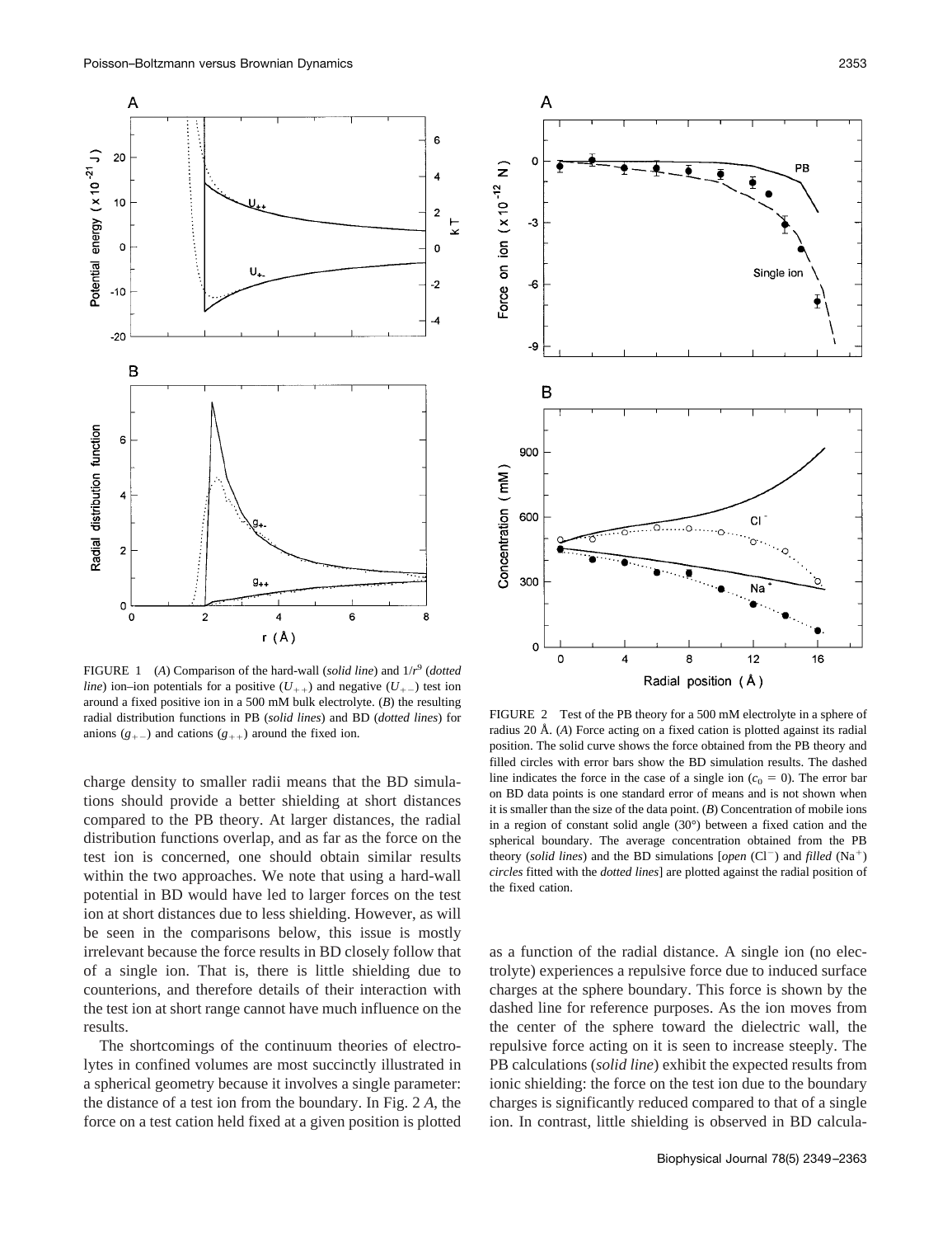tions of the force (*filled circles with error bars*), which follows quite closely the dashed line for the force on a single ion. The discrepancy between the PB and BD results become appreciable at 8 Å from the boundary, which corresponds to  $\sim$ 2 Debye lengths. As the ion gets closer to the boundary, this discrepancy grows, and at the closest BD simulation point  $(4 \text{ Å})$ , it becomes a factor of 3. We note that even when  $\epsilon = 80$  is used outside the sphere, there is a net force on the ion because the presence of a boundary results in an asymmetric distribution of counterions in the radial direction. In both PB and BD, this force is much smaller than the  $\epsilon = 2$  case. For example, the force acting on an ion located at 4 Å from the boundary when  $\epsilon = 2$  is determined to be 2.5 pN from the PB calculations and 6.8 pN from the BD calculations. The corresponding values when  $\epsilon = 80$  are 0.5 and 1.6 pN. Thus the force on the ion is mostly due to the reaction field from the dielectric boundary.

The source of the discrepancy is to be sought in the inability of the counterions in the BD simulations to provide the level of shielding observed in the PB theory. To see this more clearly, in Fig. 2 *B* we compare the anion and cation concentrations in the two theories. The average concentrations in the region between the fixed ion and the boundary are plotted against the radial position of the ion. This region is defined by the conical section between the ion and the boundary with the ion radius as its central axis and subtends a constant solid angle of 30°. Thus as the ion gets closer to the boundary, its volume gets smaller. Concentrations in PB are obtained from the space average of charges in the defined region, whereas in BD they are obtained from the time-average of ions in this region. The PB results are shown with the solid lines, and the BD results are indicated by the open (anions) and filled circles (cations) that are fitted with the dotted lines. As the test ion approaches the boundary, the PB theory predicts a rapid rise in the anion concentration, which is necessitated by the decreasing available volume between the ion and the boundary. The opposite behavior is observed in the BD simulations; that is, the anion concentration actually decreases as the ion gets closer to the boundary. The discrepancy between the predictions of the two theories again becomes appreciable when the ion is  $\sim$ 2 Debye lengths from the boundary. Thus this example explicitly demonstrates when the concentrations in the PB theory start to disagree with the average ion densities obtained from the BD simulations, signaling the break down of the mean-field approximation.

The above results give a clear indication of the operating range of PB theory for an electrolyte confined within a dielectric boundary. While the Boltzmann factor (Eq. 1) puts a limit to the increase in anion concentration (otherwise there would be a perfect shielding with very large concentrations to provide it), it clearly does not capture the whole physical picture. Reflecting on these results, it is clear that the continuum description that distributes the ionic charges over the whole volume is ultimately responsible for the

failure of the PB theory. When the integrity of the ionic charges is kept as in the BD simulations, there is an enormous repulsive force on a counterion (due to induced surface charges) as it attempts to enter the narrow region between the test ion and the boundary. This force largely prevents the anions from entering the narrow region, and is responsible for the drop in anion concentration in BD. In PB calculations at 500 mM, an average cell with a grid size of 1 Å contains 1/3000 of a unit charge. Distribution of charge into such small units cuts down the effectiveness of the repulsive force, and hence allows relatively large anion concentrations to occur in the narrow region. While the total negative charge in this region is only  $\sim$ 30% of a unit charge, the PB results indicate that even this small amount could still provide a very effective shielding. This happens because the surface charges induced on the boundary are proportional to  $1/r^2$ , and therefore those charge elements nearer the boundary can induce proportionately more negative charges on the surface, which cancel the positive charges induced by the test ion more efficiently.

## **Cylindrical channels**

We next consider cylindrical channels with rounded corners. The rounding is necessitated by the fact that sharp corners cause difficulties in numerical solutions of Poisson's equation, and in any case seems to be closer to reality. The dimensions of the channel are outlined in Fig. 3, with the channel obtained by rotating the curve shown in the figure around the symmetry axis. The radius of the channel is varied from  $3 \text{ Å}$  to  $13 \text{ Å}$  in the comparisons. The height



FIGURE 3 Cylindrical channel models used in comparisons of PB theory with BD simulations. A three-dimensional channel model is generated by rotating the cross-section about the central axis by 180°. The cylindrical section is 25 Å in length, and the rounded corners have a radius of 5 Å. The radius of the cylinder *r* is varied from 3 to 11 Å. The reservoir height *h* is adjusted so as to keep the total (reservoir and channel) volume constant when the radius is changed.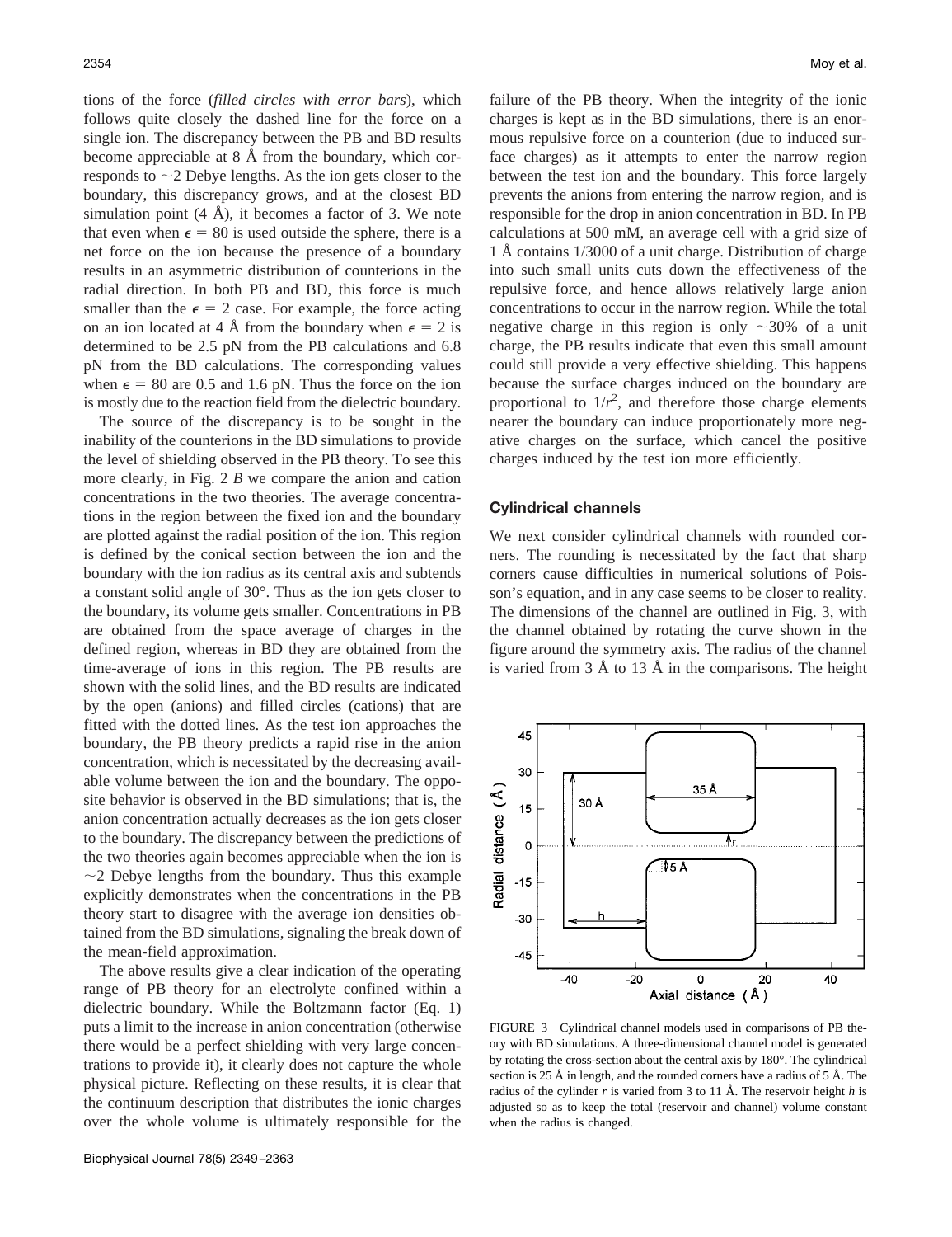*h* of the reservoir is adjusted to keep the volume fixed when the radius is varied. For  $r = 3$  Å, a height of  $h = 25$  Å is used. The dielectric constants are 2 for protein and 80 for water unless otherwise specified. An average concentration of 300 mM is used in all the PB calculations, which is determined from the total cation (or anion) charge in the system as in the case of the sphere. The BD simulations are carried out with a total of  $24 \text{ Na}^+$  and  $24 \text{ Cl}^-$  ions, corresponding to an average concentration of 300 mM. The reason for using this higher value instead of the more typical 150 mM is entirely statistical: twice as many ions leads to better accuracy in the BD simulations. The results are hardly sensitive to concentration in BD, and exhibit only a logarithmic dependence in PB calculations. Thus, essentially similar results would be obtained using a concentration of 150 mM.

From the view of the dynamics of an ion in a channel environment, the quantity that is of most interest is the force acting on it at various positions in the channel. In Fig. 4 we compare the PB and BD calculations of the *z*-component of the force on a test ion as it is moved along the channel axis (only the positive side is shown since the curves are symmetric around  $z = 0$ ). In BD, a test ion is held at a fixed position on the channel axis, and the *z*-component of the force acting on it is tabulated at every 10 time steps, which are averaged at the end of the simulation. The ion is then moved to another position along the channel axis, and the measurement is repeated. The shielding effect in PB is seen to lead to a drastic reduction in force compared to the BD result in the  $r = 3$  Å channel (Fig. 4 *A*). As the channel size is increased, the discrepancy decreases but it remains severalfold (Fig. 4, *B* and *C*). Finally, in the  $r = 11 \text{ Å}$  channel, when the force itself becomes quite small, the complete shielding observed in PB theory is reproduced in BD (Fig. 4 *D*).

An interesting observation in Fig. 4, *A* and *B* is that the BD results follow rather closely the force on a single ion when the test ion is near the mouth region, indicating that there is absolutely no shielding there, but deviate from it when the ion is further inside the channel. Intuitively, one would have expected the opposite behavior, that is, more shielding of the force as the ion moves out of the channel. To explain the origin of this shielding in BD simulations, we have studied the ion distributions in the  $r = 3$  Å channel when the test ion is at  $z = 7.5$  Å. The channel is found to be devoid of charges except at  $\sim$ z  $\approx$ 11 Å, where there is a net negative unit charge corresponding to an anion trapped in that location. This anion is firmly attached to the test cation, forming a dipole, and thus neutralizing the charge on the test ion to some degree. As pointed out in the Methods section, the short-range ion–ion potential used in the BD simulations has a minimum at contact (see Eq. 11 and Fig. 1 *A*), and thus is responsible for this anomalous behavior. When realistic ion-pair potentials obtained from molecular dynamics simulations are used instead (Eq. 12), this anomaly disappears



FIGURE 4 Test of the PB theory for the cylindrical channel shown in Fig. 3. The *z*-component of the force acting on a fixed cation at various positions along the channel axis is calculated using the PB theory (*solid line*) and the BD simulations (*filled circles fitted with the dotted line*). The open circles (where shown) indicate the BD results obtained using the realistic ion–ion potentials given in Eq. 12. The radius of the channel is (*A*) 3 Å, (*B*) 4 Å, (*C*) 7 Å, and (*D*) 11 Å. The height of the reservoirs is adjusted to keep the concentration fixed at 300 mM in all cases. The force on a single ion  $(c_0 = 0, dashed line)$  is also shown, for reference purposes.

and the force on the test ion follows closely that of a single ion, as indicated by open circles in Fig. 4, *A* and *B*. Thus, if we discount this anomaly, a fair conclusion of the above study is that shielding does not play any role in the narrow channels with  $r = 3-4$  Å.

Another issue that needs to be addressed in comparisons is the effect of the ion-wall potential (or finite ion size), which is implemented in BD simulations but ignored in PB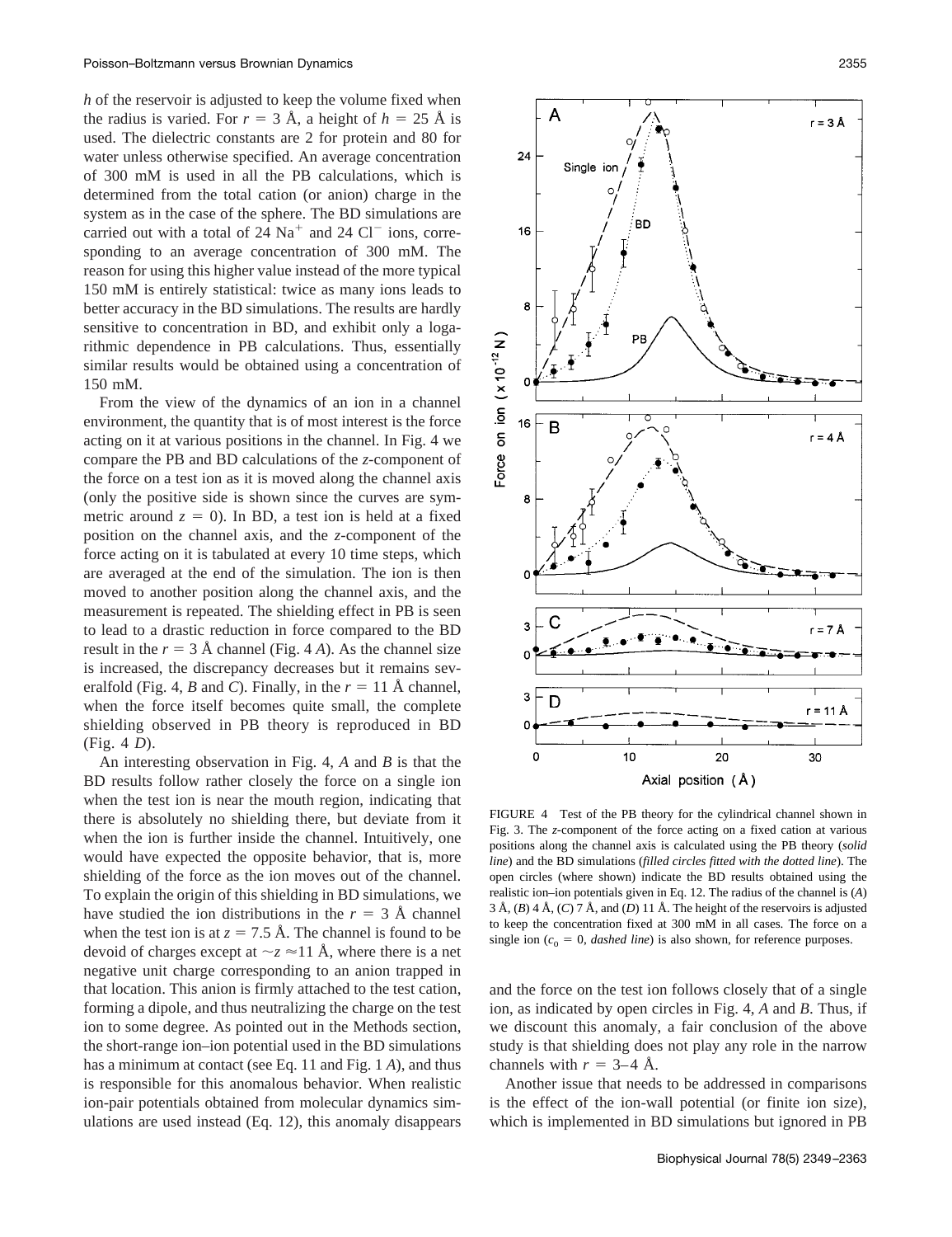calculations. This issue of consistency between the two theories and its influence on the results presented can be addressed in two ways. One method is to implement the finite size of ions in PB equation by multiplying the righthand side of Eq. 3 by a space-dependent function that will exclude the ions from the volume within 1 Å of the boundary (Roux, 1997). The second method is to do the opposite, that is, shrink the activation distance of the hard-wall potential in BD from 1 Å to zero, thus allowing ion centers to come near the boundary. Because in almost all applications of the PB theory to ion channels such finite size effects are not considered and our main purpose is to provide tests for these applications, we prefer to use the second method here. In Fig. 5 we plot the BD results for the force on a cation in an  $r = 3$  Å channel as in Fig. 4 *A*, but with the activation distance of the hard-wall potential reduced from1Å(*circles*) to 0.5 Å (*squares*) and 0.1 Å (*triangles*). It is seen that there are no discernible differences among the various results, with all falling on the force curve obtained from the solution of Poisson's equation for a single ion (*dashed line*). Thus, even if we ignore the finite size of ions and allow them to access the whole channel volume as in PB theory, they decline to take advantage of the extra space offered. Obviously, the steep increase in image forces as an ion approaches the dielectric boundary makes these regions rather inhospitable places, a fact that is missed by the PB theory because smearing of charges dilutes the effects of the boundary forces. Since the range parameter of the hard-wall potential does not have any influence on the results, we will keep using the more realistic 1 Å range in the rest of the comparisons.



obtained by integrating the force curves in Fig. 4. We compare the PB and BD profiles in Fig. 6 for  $r = 3$ , 4, and 7 Å channels (the  $r = 11$  Å results are not shown because both profiles are too small on the scale of the graphs). In the PB case, shielding reduces the energy barrier seen by a single ion by roughly an order of magnitude, virtually obliterating it. Ionic atmosphere is seen to provide some shielding in BD by lowering the energy barrier, though in the case of the narrow channels  $(r = 3-4 \text{ Å})$ , this is caused by the short-range potential used as explained above. If one uses a realistic ion–ion potential, the energy barrier goes back to that of a single ion (*open circles* in Fig. 6, *A* and *B*). In the  $r = 7$  Å channel, shielding is seen to reduce the barrier of a single ion by more than half. Since a similar

A quantity that can be more directly related to ion per-



FIGURE 5 Effect of changing the activation distance of the hard wall potential in BD simulations. The force on a cation in a  $r = 3$  Å channel is plotted as in Fig. 4 *A* but for three distance parameters,1Å(*circles*) to 0.5 Å (*squares*) and 0.1 Å (*triangles*). The ion–ion interaction from Eq. 12 is used in the simulations. All the BD results follow the single ion results shown by the dashed line. The error bars are not shown to avoid cluttering.

FIGURE 6 The potential energy profiles in PB (*solid line*) and BD (*dotted line*) obtained by integrating the force curves in Fig. 4. The dashed line shows the profile of a single ion. The open circles (where shown) indicate the BD results with the realistic ion–ion potentials (Eq. 12).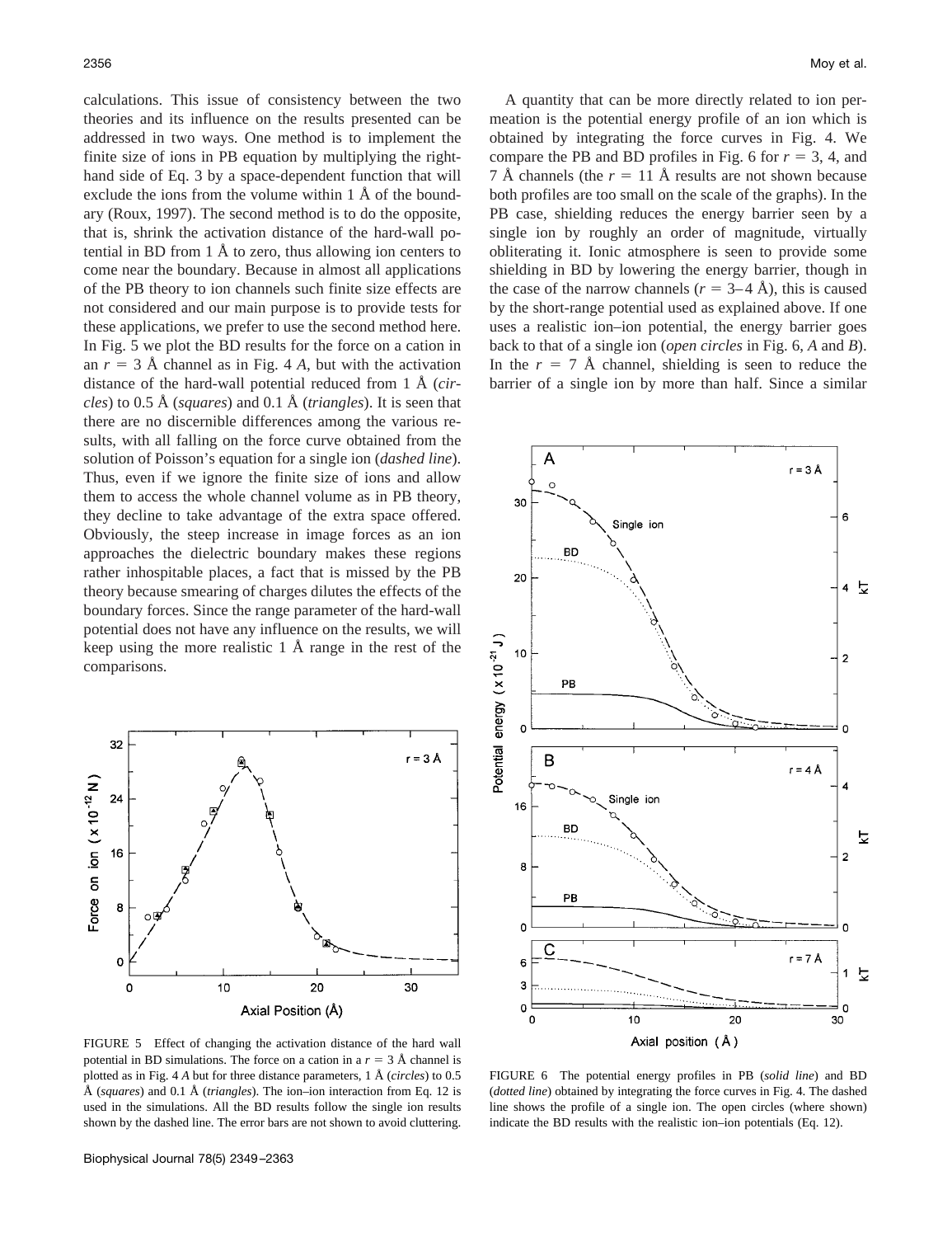result is obtained with the realistic ion–ion potential, this is likely to be a genuine result. Nevertheless, the barrier in BD remains larger than the PB result, pointing to a sizable discrepancy despite the reduction in the potential energy values.

Compared to the sphere results, the discrepancy between the two theories is more accentuated in the cylindrical channels because the access of counterions to a narrow cylinder is further hindered in BD, while no such hindrance occurs in PB theory. To quantify this statement, we compare the anion (Fig. 7 *A*) and cation (Fig. 7 *B*) concentrations predicted by PB (*solid line*) and BD (*bars*) theories for an  $r = 3$  Å channel when the test ion is located near the pore mouth  $(z = 12.5 \text{ Å})$ . In PB calculations, both anions and cations uniformly occupy the channel at about the average



FIGURE 7 Variation of the average concentration along an  $r = 3$  Å channel for cations (*A*), and anions (*B*) when a cation is fixed on the *z* axis at  $z = 12.5$  Å (where the channel starts curving). In BD, the channel is divided into 32 layers and the average value of the concentration is calculated at each layer. The PB concentrations are indicated by the solid curve and the BD ones by the bar graph.

concentration, except near the test ion when the former shoots to very large values and the latter dips to zero as expected. This difference in the anion and cation concentrations leads to a net screening charge of  $-0.61e$  in the channel. In stark contrast, both anions and cations are completely excluded from the channel interior in BD. While there is some excess of counterions near the channel entrance, these only amount to  $-0.01e$ , which is too small to provide any shielding as seen from the force at  $z = 12.5$  Å in Fig. 4 *A*. We note that a constant anion concentration of 300 mM throughout the channel would correspond to a total charge of  $-0.21e$ . Thus the amount of anion charge is increased severalfold compared to the background in PB, while it remains negligibly small in BD.

Rather than repeating the above study for each channel size, which is not very informative, we demonstrate the changes in concentration by plotting the total screening charge in the channel as a function of its radius (Fig. 8 *A*). This study is carried out for a cation fixed at  $z = 12.5$  Å, where the force on an ion is at a maximum. The total screening charge in PB remains nearly constant with the increasing radius, the slight increase being due to approaching bulk conditions (note that the screening charge in the channel remains less than  $-e$  because the channel volume is limited to  $z = \pm 15$  Å). In BD, this charge is negligible at  $r = 3$  Å but it steadily rises with *r*, converging to the PB value at  $\sim r = 11$  Å or 2 Debye lengths. As shown in Fig. 8 *B*, the force on the test ion at  $z = 12.5$  Å correlates very well with the screening charge results in (*A*). The force in BD initially coincides with that of a single ion at  $r = 3$   $\AA$ (no shielding), and with increasing radius, it gradually converges to the PB values at around 2 Debye lengths. This study establishes the domain of validity of PB theory for channels as 2 Debye lengths, below which the underlying mean-field approximation breaks down to an increasingly larger degree with decreasing radius.

So far we have considered only the central axis in comparisons, which may give the impression that an agreement between the PB and BD results can be obtained in the larger-size channels (Fig. 4 *D*). However, the central axis is a rather special place where the forces from the boundary charges are at a minimum, and the shielding effects in BD are maximized due to the azimuthal symmetry. From the sphere results it is expected that as the ion is moved toward the boundary, discrepancies between the two theories will resurface. This is quite obvious for the radial component of the force but not so for the *z-*component. In Fig. 9 we present comparisons of the *z*-component of the force on a test ion similar to Fig. 4 *D* (reproduced at the top) but along an axis that is offset from the *z* axis by 4 Å (Fig. 9 *B*) and 8 Å (Fig. 9 *C*). Shielding effects are again overestimated in PB theory compared to BD as the ion approaches the boundary. To see this more clearly, we show in Fig. 10 how the *z*-component of the force changes as the ion is moved radially from the center to the boundary. Up to 3 Å from the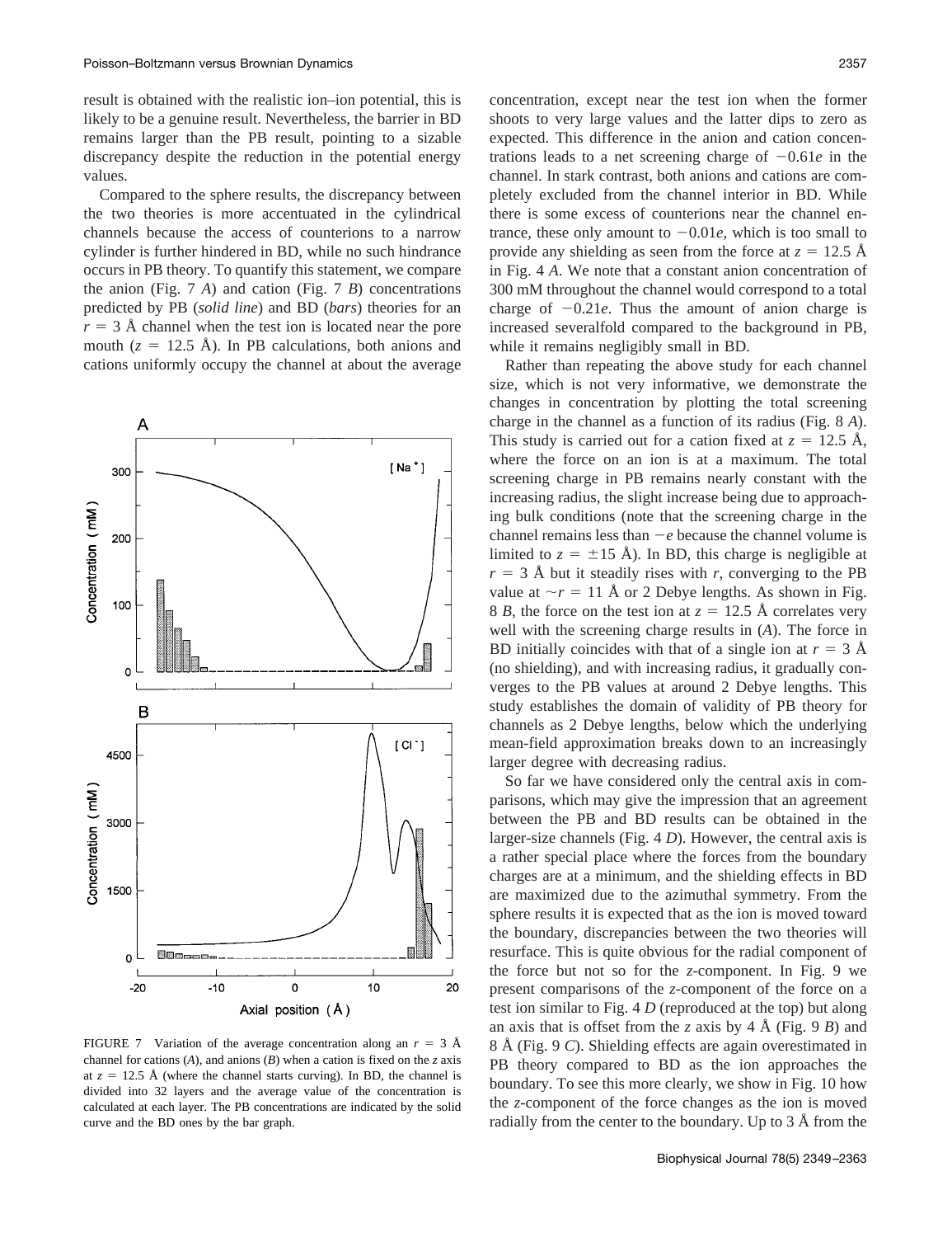



FIGURE 8 Pore size dependence of the screening charge and force on a cation held at  $z = 12.5$  Å. (*A*) The net screening charge in the channel (from  $z = -15$  to 15 Å) is plotted as a function of the channel radius. The PB results are shown by the solid line and the BD values by the filled circles fitted with the dotted line. (*B*) Force on the cation as the channel radius is increased. The PB (*solid line*), BD (*filled circles* fitted with a *dotted line*) and single ion results (*dashed line*) are indicated in the figure.

center the two theories agree, that is, shielding of the force in PB theory is reproduced in BD. But after that, shielding progressively weakens in BD in contrast to PB theory, which provides a very good shielding right up to the boundary. Thus, even in large channels the predictions of the PB theory are bound to fail as one approaches the channel walls. Such discrepancies in large channels are relevant, for example, in calculation of concentrations near a binding site, but not in ion transport, as ions tend to stay near the channel axis where the radial force is minimum (Li et al., 1998; Corry et al., 2000).

The BD results so far clearly indicate that narrow channels with radii 3–4 Å are pretty inhospitable places for ions regardless of their background concentration. Therefore, for

FIGURE 9 Comparison of the *z*-component of the force on a test ion in an  $r = 11$  Å channel when it is offset from the central axis by  $r = 4$  Å (*middle*) and  $r = 8$  Å (*bottom*). The top figure is the same as Fig. 4 D.

ion permeation to take place it is essential to reduce the energy barrier of a bare channel by placing fixed charges of opposite sign on the protein wall. To test the PB theory in this more realistic case, we place a set of negative charges in the walls near the each end of an  $r = 3$  Å channel. Eight monopoles with charges  $-0.09e$  are spread evenly around the channel circumference at  $z = 12.5$  Å and  $z = -12.5$  Å, where the channel starts curving. The PB, BD, and single ion results for the *z*-component of the force on a test cation (as in Fig. 4 *A*) are compared in Fig. 11 *A*. The fixed negative charges on the channel wall reduce the presence of counterions in the channel and the associated shielding, and hence lead to much larger forces in PB theory compared to Fig. 4 A, in better agreement with the BD results. The fourfold discrepancy observed in the bare channel (Fig. 4 *A*) is now reduced to about a factor of 2. The fixed charges also prevent the occurrence of anomalous shielding in the channel interior; the BD results now closely track those of the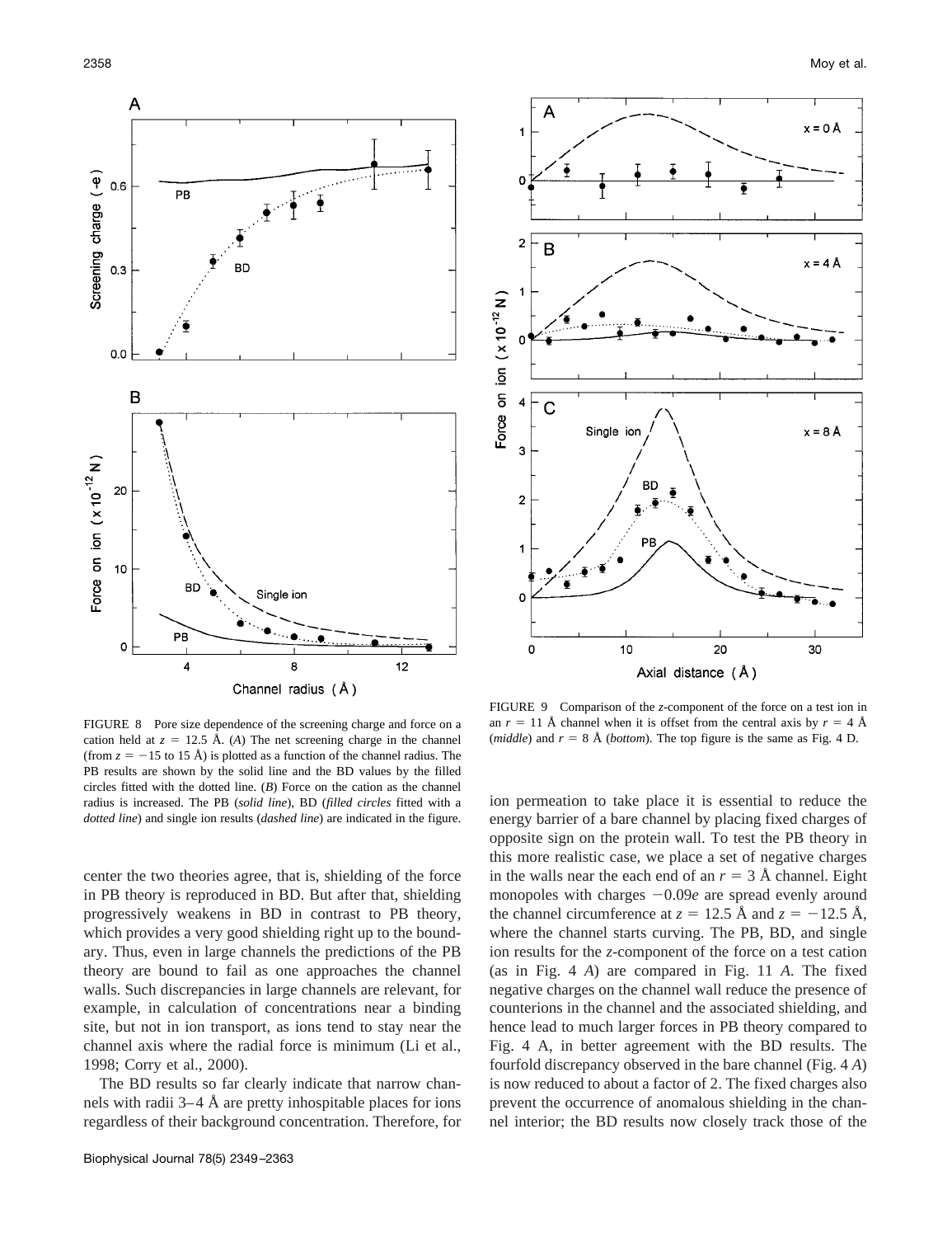

FIGURE 10 Comparison of the *z*-component of the force on a test ion in an  $r = 11$  Å channel as it is moved radially from the center to the channel boundary at  $z = 8.75$  Å.

single ion, reinforcing the earlier conclusion that no shielding is possible inside a narrow channel. As the test ion is moved away from the channel, shielding becomes more and more effective and the force in BD goes gradually from the single ion curve toward the PB result. In Fig. 11 *B* we show the potential energy profiles obtained from the force curves in Fig. 11 *A*. Besides the usual discrepancy between PB and BD theories, perhaps a paradoxical result is that shielding actually increases the energy barrier in BD compared to that of a single ion. The reason for this ironic result can be seen from Fig. 11 *A*; shielding operates when the ion is outside the channel where the force is attractive, but not inside when it is repulsive.

As a final study in cylindrical channels, we consider the possibility that the dielectric constant inside the channel may be smaller than 80, especially in narrow channels. This can be implemented in a straightforward manner in the PB algorithm where a three-dimensional grid is used, but it is not so easy in the BD simulations where a boundary element method is used in solving Poisson's equation. This problem has been tackled in previous BD simulations (Chung et al., 1998, 1999) by using the reduced value of the dielectric constant,  $\epsilon_c$ , in both the channel and reservoir, and including the neglected Born energy difference between the channelreservoir configurations with  $\epsilon_c$ -80 and  $\epsilon_c$ - $\epsilon_c$  as a shortrange energy barrier at the channel entrances. We refer to the above references for details of this implementation in the BD program. The Born energy difference for a 3 A channel is calculated using the PB program at zero concentration, which gives a barrier height of 3.5 kT for  $\epsilon_c = 40$ and 11.8 kT for  $\epsilon_c = 20$ . In PB calculations the change in  $\epsilon$ is implemented in five equal steps from the channel entrance at  $z = 17.5$  Å to  $z = 12.5$  Å, and similarly at the other end. The potential energy profiles for  $\epsilon_c = 20$  and 40 are



FIGURE 11 Effect of placing fixed charges in the channel wall in an  $r =$ 3 Å channel. (*A*) Force on a cation as in Fig. 4 *A* but with fixed charges. (*B*) Potential energy profiles as in Fig. 6 *A* but with fixed charges.

compared in Fig. 12. The barrier height for a single ion increases roughly as  $1/\epsilon_c$ , and a similar trend is seen in BD. At lower  $\epsilon_c$ , BD results deviate more from those of single ion because of the appearance of shielding at the mouth region. We attribute this to the stronger Coulomb attraction between the test ion and counterions, which increases as  $1/\epsilon_{c}$ . The corresponding increase in barrier height is much faster in PB theory, so that the discrepancy with BD gets smaller with decreasing  $\epsilon_c$  (but stays severalfold in any case). This faster increase of barrier height in PB is related to the loss of shielding inside the channel with reduction in <sup>e</sup>, which affects the PB results but not BD. Nevertheless, the overall conclusion remains the same as before; greater shielding in PB results in much lower energy barriers compared to BD.

#### **Catenary channel**

The above study in cylindrical channels gives a good idea about the expected working range of the PB theory. To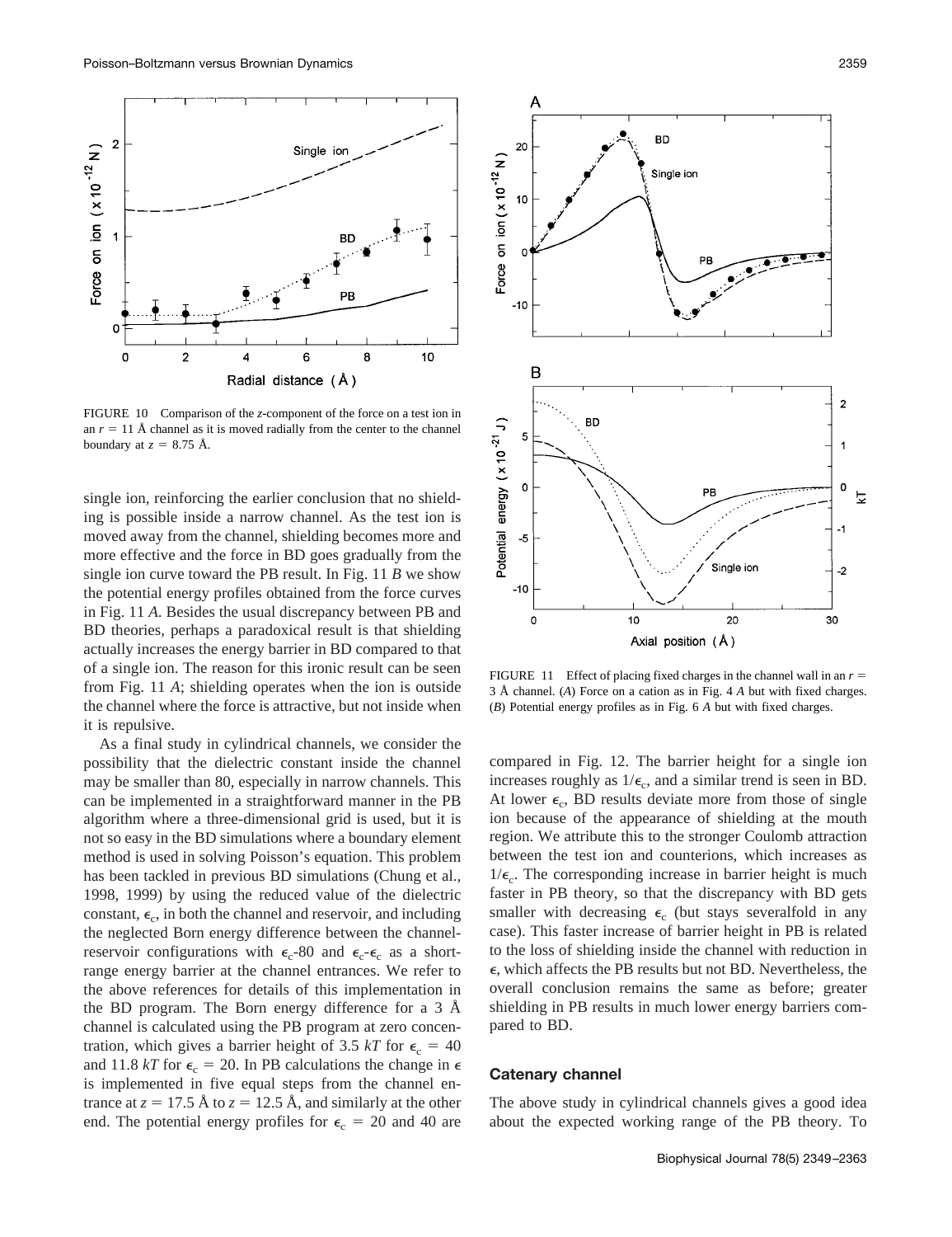

FIGURE 12 Effect of changing the dielectric constant in the channel,  $\epsilon_c$ , on the potential profile of a test ion in an  $r = 3$  Å channel without fixed charges. (*A*)  $\epsilon_c = 20$ ; (*B*)  $\epsilon_c = 40$ .

demonstrate the robustness of those conclusions, we repeat the force and potential energy calculations in a more realistic channel geometry with vestibules. This catenaryshaped channel is generated by rotating the closed curve shown in Fig. 13 about the axis of symmetry. The vestibule of this channel is similar in shape to that visible in the electron microscope pictures of the acetylcholine receptor channel (Toyoshima and Unwin, 1988), making this a better approximation of a real biological ion channel. The vestibules are generated by a hyperbolic cosine function,  $z = a$  $cosh(x/a)$ , where  $a = 4.87$  Å. The entrance to the vestibule has a fixed radius of 13 Å. Two such identical vestibules are connected to a cylindrical transmembrane segment of radius 4 Å and length 10 Å. It is assumed for convenience that the vestibules have the same shape and size, although the electron microscope images show the extracellular vestibule to be larger than the intracellular vestibule.

In Fig. 14 *A* we show the *z*-component of the force as the test ion is moved along the central axis of the channel. The concentration is maintained at 300 mM in both the PB calculations and the BD simulations. As before, PB calculations are shown by the solid line, the BD results are indicated by the filled circles which are fitted by the dotted line, and the dashed line shows the force on a single ion. The BD calculations of force closely track the single ion results in the narrow parts of the channel (up to  $z = 10$  A),



FIGURE 13 Diagram showing the cross-section of the catenary geometry that approximates the shape of the acetylcholine receptor channel. A three-dimensional channel is generated by rotating the curves about the central axis by 180°. Vestibules at each side of the membrane are constructed using a hyperbolic cosine function,  $y = a \cosh(x/a)$  where  $a =$ 4.87 Å. The radius at the entrance of the vestibule is 13 Å and at the cylindrical transmembrane segment 4 Å. Cylindrical reservoirs (not shown), 30 Å in radius and 22 Å in height, are attached to the vestibules.

and reinforce the earlier conclusion on impossibility of shielding in narrow parts of the channel. There is a large discrepancy between the PB and BD results in this region as in Fig. 4, *A* and *B*. As the ion is moved further along the *z* axis, the channel expands and shielding becomes more and more effective in BD. This is reflected in the force values in BD gradually moving from the single ion curve to the PB results in the  $z = 10-30$  Å range. The potential energy profiles obtained from the force curves in Fig. 14 *A* are shown in Fig. 14 *B*. Shielding is seen to have reduced the energy barrier of a single ion by 40% in BD; however, the barrier in BD is still three times larger than the PB result. Thus, in a channel with vestibules, shielding definitely plays some role but its effect is nowhere near the PB predictions, where shielding demolishes the barrier presented to a single ion for all practical purposes.

# **CONCLUSIONS**

The comparisons of PB theory with BD simulations in various configurations provide clear answers on the range of validity of the former. When the distance of an ion from the channel wall is less than 1 Debye length, the PB calculations largely overestimate the shielding effects and cannot be expected to give reliable values of the force on and potential energy of an ion. The convergence of the PB and BD results occurs when the ion's distance from the channel wall is  $\sim$ 2 Debye lengths, depending on the quantity and the geometry considered. Because the radii of membrane channels are typically smaller than the Debye length, the PB theory cannot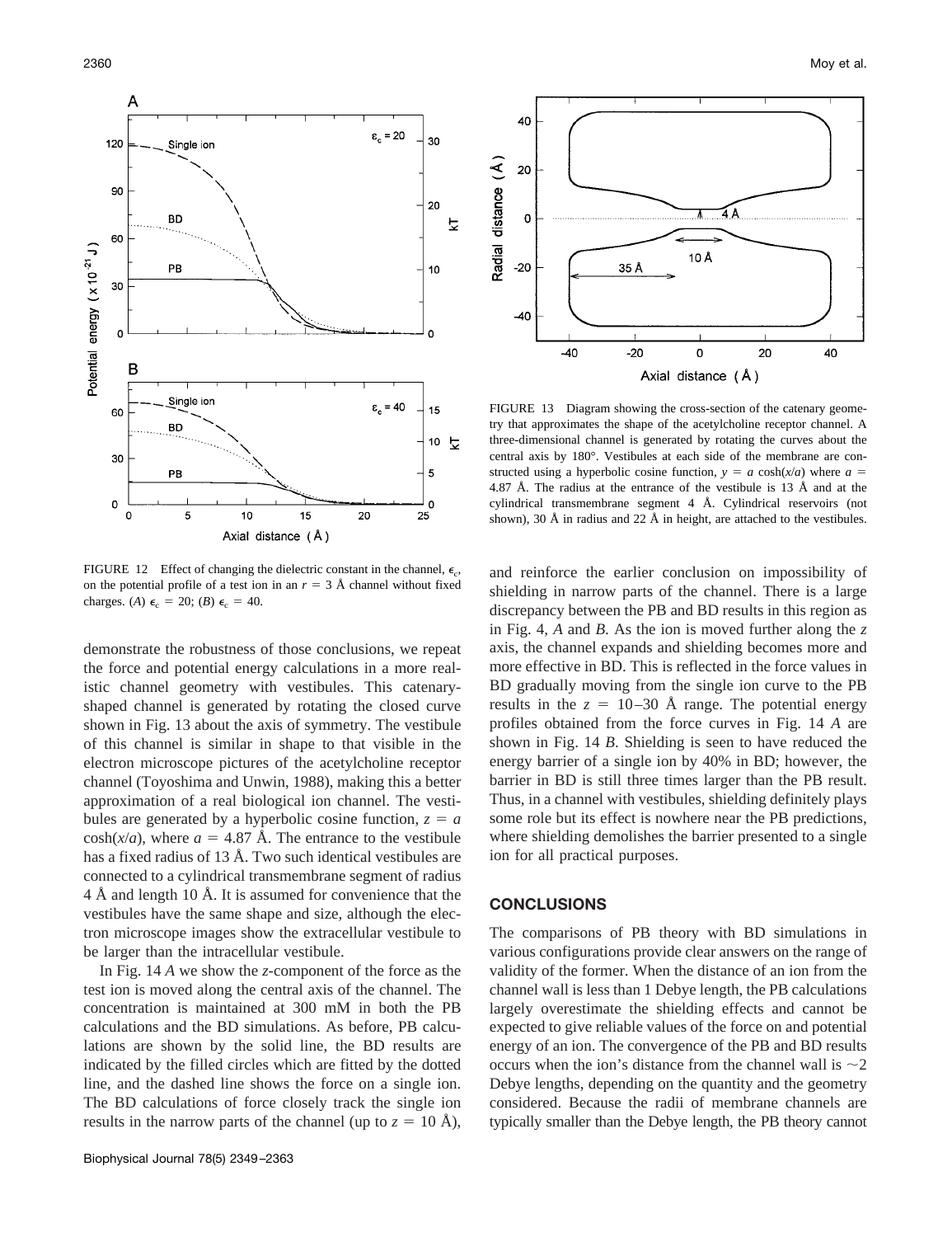

FIGURE 14 (*A*) The *z*-component of the force on a cation for a 300 mM electrolyte in a catenary channel is plotted against its axial position. The force obtained from the PB theory is shown by the solid curve and the BD results are indicated by filled circles with error bars fitted with the dotted line. The dashed line indicates the force in the case of a single ion  $(c_0 =$ 0). (*B*) The potential energy profiles obtained from the force curves in (*A*).

be used to obtain reliable estimates of electrostatic force and potential energy of an ion in the channel environment.

Our BD results demonstrate that if the radial profile of a channel is less than the Debye length throughout, it is unlikely to contain any counterions. This conclusion is especially reinforced in realistic channel configurations where fixed charges of opposite sign, which are necessary for ion permeation, make it virtually impossible for any counterion to enter the channel (cf. Fig. 11). For such channels, it is clearly better to use Poisson's equation rather than PB, as no shielding due to ionic atmosphere is possible. This conclusion appears ironical in the historical context of the field because PB theory was advanced as an improvement of Poisson's equation in ion channels. Channels whose radial profiles exhibit large variations are more difficult to reconcile with the existing continuum theories because each is valid in a limited range. For such channels, BD simulations certainly offer a more reliable method for calculations of forces and potentials. Nevertheless, if one insists on using a continuum description, one could presumably extrapolate from Poisson's to the PB equation as the channel widens by using the BD results as a guide.

## **APPENDIX**

#### **Algorithm for solving the PB equation**

We use a finite difference method to solve the PB equation. The problem is discretized by placing a rectangular grid of points with cell dimensions  $h_x \times h_y \times h_z$  over the region of interest. The value of the potential at each grid point represents the average value of  $\phi$  in the rectangular box centered at the grid point. Each surface element between neighboring grid points is assigned a dielectric constant according to the position of the midpoint, that is,  $\epsilon = 80$  if it is in the electrolyte and  $\epsilon = 2$  if it is outside. Similarly, a value of  $\rho_0 = 2en_0/\epsilon_0$  (see Eq. 3) is assigned to grid points that are in the electrolyte, and  $\rho_0 = 0$  to points that are outside. To correspond with the BD simulations, ions around the test ion are excluded from a spherical zone with radius  $r_t + r_i$ , where  $r_t$  is the radius of the test ion and  $r_i$  is that of anions or cations. Thus, unlike the primitive model, a different exclusion zone can be used for anion and cation concentrations if they have different radii.

To obtain the finite difference form of the PB equation, we integrate Eq. 3 over a rectangular box of volume  $V = h<sub>x</sub>h<sub>y</sub>h<sub>z</sub>$  around each grid point *i* at position **r**<sup>i</sup> (Klapper et al., 1986)

$$
\int_{V} \nabla \cdot [\epsilon(\mathbf{r}) \nabla \phi(\mathbf{r})]dV = \int_{V} \rho_{0}(\mathbf{r}) \sinh[\epsilon \phi(\mathbf{r})/kT]dV
$$

$$
- \int_{V} (\rho_{ex}/\epsilon_{0})dV. \tag{13}
$$

Using Gauss' theorem, the left-hand side of Eq. 13 is converted to a surface integral, and then the derivatives of  $\phi$  are written as finite differences

$$
\int_{V} \nabla \cdot [\epsilon(\mathbf{r}) \nabla \phi(\mathbf{r})] dV = \int_{S} \epsilon(\mathbf{r}) \nabla \phi(\mathbf{r}) \cdot d\mathbf{S}
$$
\n
$$
= \sum_{j=1}^{6} \epsilon_{j} \frac{\phi(\mathbf{r}_{i} + h_{j}\mathbf{j}) - \phi(\mathbf{r}_{i})}{h_{j}} \frac{V}{h_{j}}.
$$
\n(14)

Here the sum is over the six surfaces of the rectangular box with  $h_1 = h_4 =$  $h_x$ ,  $h_2 = h_5 = h_y$ ,  $h_3 = h_6 = h_z$ , and  $\hat{\mathbf{j}} = \hat{\mathbf{x}}$ ,  $\hat{\mathbf{y}}$ ,  $\hat{\mathbf{z}}$  for  $j = 1, 2, 3$ , and  $-\hat{\mathbf{x}}$ ,  $-\hat{\mathbf{y}}$ ,  $-\hat{\mathbf{z}}$  for  $j = 4, 5, 6$ . The terms on the right-hand side of Eq. 13 are evaluated similarly by replacing the integrands with their average values at the grid point

$$
\int_{V} \rho_0(\mathbf{r}) \sinh[e\phi(\mathbf{r})/kT]dV = V\rho_0(\mathbf{r}_i) \sinh[e\phi(\mathbf{r}_i)/kT],
$$
\n
$$
\int_{V} (\rho_{ex}/\epsilon_0)dV = V\rho_{ex}(\mathbf{r}_i)/\epsilon_0 = q(\mathbf{r}_i)/\epsilon_0.
$$
\n(15)

Biophysical Journal 78(5) 2349–2363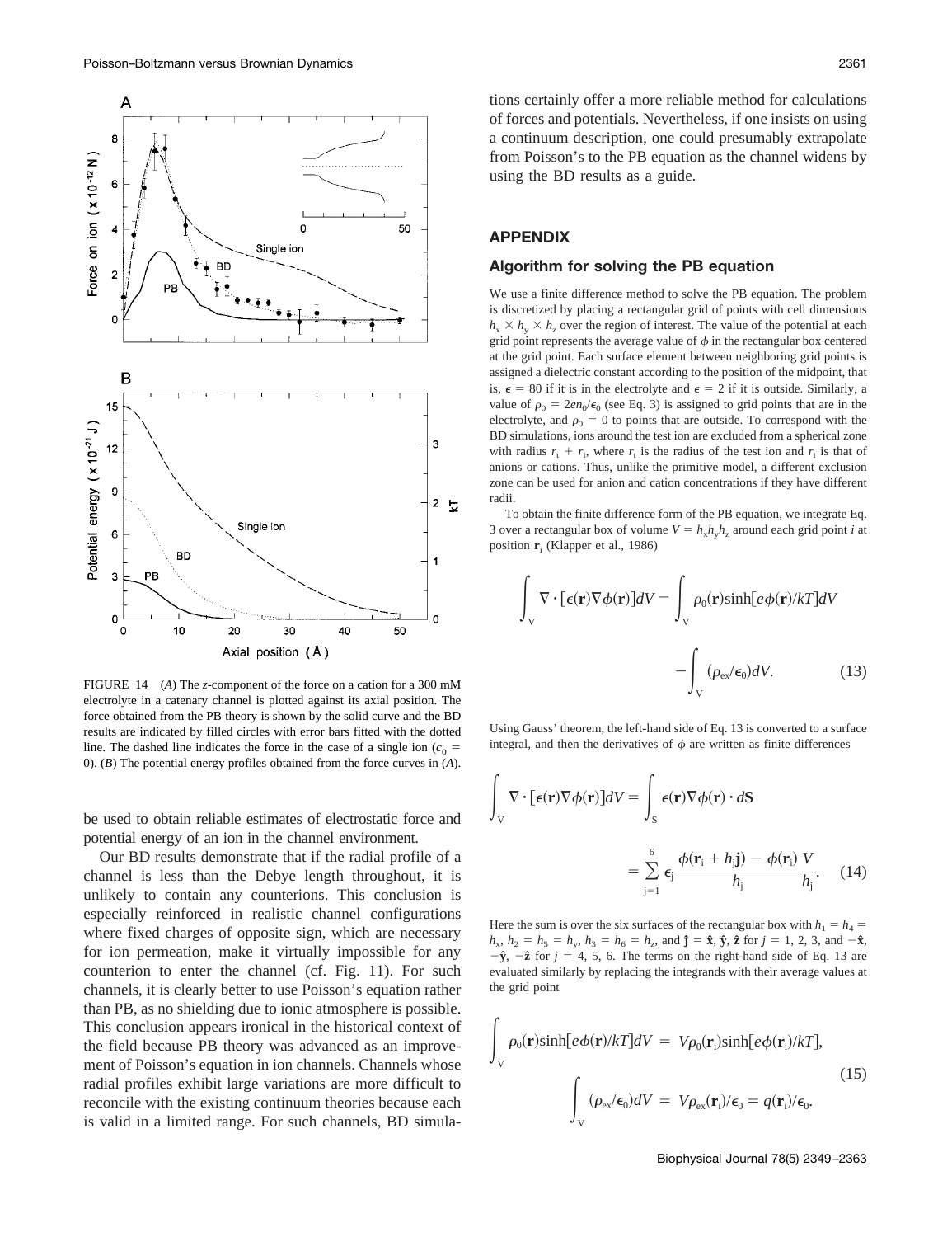Substituting Eqs. 14 and 15 back into Eq. 13, we obtain an expression for the potential at the *i*th grid point in terms of the values of the potential, charge, and dielectric constant at this grid point and its immediate neighbors

$$
\phi_{i} = \frac{\sum_{j} \epsilon_{j} \phi_{j}/h_{j}^{2} + q_{i}/(\epsilon_{0} V)}{\sum_{j} \epsilon_{j}/h_{j}^{2} + \rho_{0i} \sinh(e \phi_{i}/kT)/\phi_{i}},
$$
\n(16)

where the subscripts *i* and *j* on  $\phi$ , *q*, and  $\rho_0$  refer to the grid positions  $\mathbf{r}_i$  and  $\mathbf{r}_i + h_j \mathbf{\hat{j}}$ , respectively. Note that a similar expression for the linear PB equation can be obtained from Eq. 16 by substituting  $\sinh(e\phi_i/kT)/\phi_i \rightarrow e/kT$ leading to

$$
\phi_{\rm i} = \frac{\sum_{\rm j} \epsilon_{\rm j} \phi_{\rm j} / h_{\rm j}^2 + q_{\rm i} / (\epsilon_{\rm 0} V)}{\sum_{\rm j} \epsilon_{\rm j} / h_{\rm j}^2 + \rho_{\rm 0i} e / kT} \,. \tag{17}
$$

Equation 16 is solved using an iterative relaxation scheme. The potential values at the edge of the grid are set using appropriate boundary conditions. Both Jacobian and Gauss–Seidal relaxation techniques are considered (Press et al., 1989). In Jacobian relaxation, an initial guess is made for the potential at all grid points, which are then used in Eq. 16 to recalculate the potential at each grid point. This process is iterated until the potential values at all grid points converge to a stable solution. In Gauss–Seidal relaxation, when available, updated values of the potential in neighboring points are used in evaluating Eq. 16. This speeds up the convergence, hence it is the preferred method in scalar machines. In Jacobian relaxation, the number of iterations required for convergence is larger. However, because the program can be vectorized readily with this method, it may be more suitable for use in a vector machine. In the present PB calculations, Gauss–Seidal relaxation has been used throughout.

For faster convergence, we also use an over- or under-relaxation method (Press et al., 1989). After each iteration, the value of the potential at a grid point is updated according to  $\phi = (1 - \omega)\phi_{old} + \omega\phi_{new}$ , where  $\omega$  is the relaxation parameter that varies in the range [0, 2]. The case of  $\omega = 1$ obviously corresponds to no relaxation,  $\omega$  < 1 is called under-relaxation and  $\omega > 1$  over-relaxation. Under-relaxation is useful in situations where the potential diverges or oscillates around the actual value after each iteration. Barring these occurrences, over-relaxation is preferred as it leads to a quicker convergence.

It is well known that the algorithm for the linear PB Eq. (17) converges to a stable solution (Nicholls and Honig, 1991). In the nonlinear case, this algorithm was shown to converge in most cases if under-relaxation is used (Jayaram et al., 1989). In practice, we have found that the algorithm converges to stable solutions for all the situations we consider with both over-relaxation (typically,  $\omega = 1.6$ ) and under-relaxation ( $\omega = 0.6$ ). The convergence criterion used is that the maximum change in potential between successive iterations at any grid point is smaller than the tolerance value, which is typically set to  $10^{-6}$  V.

The calculations upon which this work is based were carried out using the Fujitsu VPP-300 and the Linux  $\alpha$  cluster of the ANU Supercomputer Facility.

This work was supported by grants from the Australian Research Council and the National Health and Medical Research Council of Australia.

#### **REFERENCES**

- Adcock, C., G. R. Smith, and M. S. P. Sansom. 1998. Electrostatics and the ion selectivity of ligand-gated channels. *Biophys. J.* 75:1211–1222.
- Bockris, J. O'M., and A. K. N. Reddy. 1970. Modern Electrochemistry, Vol. 1. Plenum, New York.
- Cai, M., and P. C. Jordan. 1990. How does vestibule surface charge affect ion conduction and toxin binding in a sodium channel? *Biophys. J.* 57:883–891.
- Cheng, W., C. X. Wang, W. Z. Chen, Y. W. Xu, and Y. Y. Shi. 1998. Investigating the dielectric effects of channel pore water on the electrostatic barriers of the permeation ion by the finite difference Poisson-Boltzmann method. *Eur. Biophys. J.* 27:105–112.
- Chung, S. H., T. W. Allen, M. Hoyles, and S. Kuyucak. 1999. Permeation of ions across the potassium channel: Brownian dynamics studies. *Biophys. J.* 77:2517–2533.
- Chung, S. H., M. Hoyles, T. W. Allen, and S. Kuyucak. 1998. Study of ionic currents across a model membrane channel using Brownian dynamics. *Biophys. J.* 75:793–809.
- Cooper, K. E., E. Jakobsson, and P. Wolynes. 1985. The theory of ion transport through membrane channels. *Prog. Biophys. Mol. Biol.* 46: 51–96.
- Corry, B., S. Kuyucak, and S. H. Chung. 2000. Tests of continuum theories as models of ion channels. II. Poisson–Nernst–Planck theory versus Brownian dynamics. *Biophys. J*. 78:2364–2381.
- Davis, M. E., and J. A. McCammon. 1990. Electrostatics in biomolecular structure and dynamics. *Chem. Rev.* 90:509–521.
- Debye, P., and E. Hückel. 1923. Zur theorie der elektrolyte. Physik. *Zeitschr.* 24:185–206.
- Dieckmann, G. R., J. D. Lear, Q. Zhong, M. L. Klein, W. F. DeGrado, and K. A. Sharp. 1999. Exploration of the structural features defining the conduction properties of a synthetic ion channel. *Biophys. J.* 76: 618–630.
- Eisenberg, R. S. 1996. Computing the field in proteins and channels. *J. Membr. Biol.* 150:1–25.
- Eisenberg, R. S. 1999. From structure to function in open ionic channels. *J. Membr. Biol.* 171:1–24.
- Evans, D. F., and H. Wennerström. 1999. The Colloidal Domain, 2nd Ed. Wiley–VCH, New York.
- Guàrdia, E., R. Rey, and J. A. Padró. 1991a. Potential of mean force by constrained molecular dynamics: a sodium chloride ion-pair in water. *Chem. Phys.* 155:187–195.
- Guàrdia, E., R. Rey, and J. A. Padró. 1991b.  $Na^+$ -Na<sup>+</sup> and Cl<sup>-</sup>-Cl<sup>-</sup> ion pairs in water: mean force potentials by constrained molecular dynamics. *J. Chem. Phys.* 95:2823–2831.
- Hille, B. 1992. Ionic Channels of Excitable Membranes, 2nd Ed. Sinauer Associates Inc., Sunderland, MA.
- Honig, B., and A. Nicholls. 1995. Classical electrostatics in biology and chemistry. *Science.* 268:1144–1149.
- Hoyles, M., S. Kuyucak, and S. H. Chung. 1996. Energy barrier presented to ions by the vestibule of the biological membrane channel. *Biophys. J.* 70:1628–1642.
- Hoyles, M., S. Kuyucak, and S. H. Chung. 1998a. Computer simulation of ion conductance in membrane channels. *Phys. Rev. E.* 58:3654–3661.
- Hoyles, M., S. Kuyucak, and S. H. Chung. 1998b. Solutions of Poisson's equation in channel-like geometries. *Computer Phys. Commun.* 115: 45–68.
- Jayaram, B., K. Sharp, and B. Honig. 1989. The electrostatic potential of B-DNA. *Biopolymers.* 28:975–993.
- Jordan, P. C., R. J. Bacquet, J. A. McCammon, and P. Tran. 1989. How electrolyte shielding influences the electrical potential in transmembrane ion channels. *Biophys. J.* 55:1041–1052.
- Klapper, I., R. Hagstrom, R. Fine, K. Sharp, and B. Honig. 1986. Focusing of electric fields in the active site of Cu-Zn superoxide dismutase. *Proteins: Struct., Funct., Genet.* 1:47–59.
- Levitt, D. G. 1985. Strong electrolyte continuum theory solution for equilibrium profiles, diffusion limitation, and conductance in charged ion channels. *Biophys. J.* 48:19–31.
- Levitt, D. G. 1986. Interpretation of biological ion channel flux data: reaction-rate versus continuum theory *Annu. Rev. Biophys. Biophys. Chem.* 15:29–57.
- Levitt, D. G. 1999. Modeling of ion channels. *J. Gen. Physiol.* 113: 789–794.